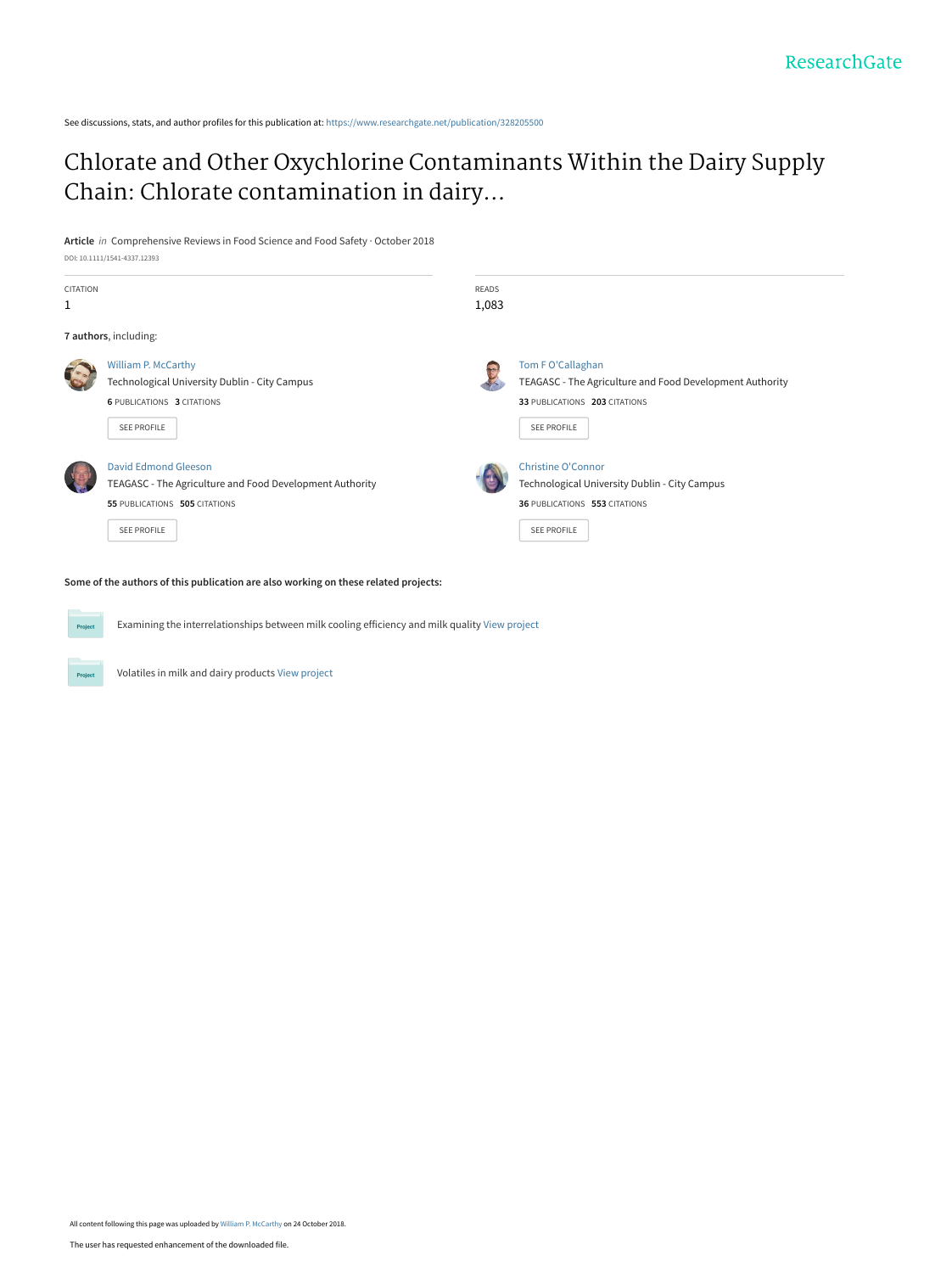

# Chlorate and Other Oxychlorine Contaminants Within the Dairy Supply Chain

William P. McCarthy **D**, Tom F. O'Callaghan, Martin Danahar, David Gleeson, Christine O'Connor, Mark A. Fenelon, and John T. Tobin

Abstract: The presence of chlorate in milk and dairy products can arise from the use of chlorinated water and chlorinated detergents for cleaning and sanitation of process equipment at both farm and food processor level. Chlorate and other oxychlorine species have been associated with inhibition of iodine uptake in humans and the formation of methemoglobin, with infants and young children being a high-risk demographic. This comprehensive review of chlorate and chlorine derivatives in dairy, highlights areas of concern relative to the origin and/or introduction of chlorate within the dairy supply chain. This review also discusses the associated health concerns, regulations, and chemical behavior of chlorate and chlorine-derived by-products, and provides a summary of mechanisms for their detection and removal.

Keywords: chlorate, chlorine disinfection by-products, contaminants, dairy, food processing

#### Introduction

Chlorate  $(CIO_3^-)$  and other chlorine-derived residues have become a growing concern within the dairy, food, and beverage industries in recent years. Chlorine compounds (compounds containing chlorine in their structure) possess bactericidal and sanitizing properties and, therefore, are commonly used in farm, water treatment, and industrial food manufacturing processes for sanitation purposes. Chlorine, as a sanitizing agent, plays a crucial role in food production; however, the formation of chlorinated residues as by-products of their use has raised concerns with food regulatory bodies (EFSA, 2015).

Milk and other dairy products are highly nutritious and provide many of the key nutrients required for the growth and development of infants and children, and they are beneficial for the maintenance of health in adults. The sanitation of dairy processing equipment is of major importance across the dairy supply chain, in order to prevent outbreaks of foodborne illness (FAO/WHO, 2009). There is a wide range of disinfectants used in cleaning regimens throughout the dairy industry, with chlorine disinfectants employed widely across the production and processing operations of many different food groups (Gil, Marín, Andujar, & Allende, 2016).

Chlorate enters the supply chain almost exclusively as a disinfection by-product (DBP), either through contact of the product with

chlorinated water or as a residue from cleaning processes present on equipment surfaces. For dairy products, the entry points for chlorate lie both at the primary producer (on-farm practices) and at the processor level, which are linked to both chlorinated water usage and/or sanitation practices. Water usage in all aspects of dairy production remains a critical entry point of chlorate into the supply chain, thus it is necessary to understand how sanitation of water itself influences this risk of cross-contamination into the dairy supply chain. Sanitation of water with chlorine gas (Cl2), dioxide (ClO2), or hypochlorite (ClO−) remains common practice in many jurisdictions due to chlorine's bactericidal and oxidative properties.

## Hypochlorous derivative disinfectants

Active chlorine (chlorine in a form that is readily available for chemical reaction with microorganisms [FAO/WHO, 2009] is typically introduced to disinfection processes in the form of gaseous chlorine or hypochlorite [OCl−]). In both these forms, it acts as a strong oxidizing agent and often participates in side reactions at such a rate that little disinfection of the system is achieved until the chlorine demand of the system is overcome. Active chlorine, being a potent oxidizing species, reacts with a wide variety of compounds in solution. Most commonly those species are categorized as reducing agents, which include hydrogen sulfide (H<sub>2</sub>S), manganese(II), iron(II), sulfite (SO<sub>3</sub><sup>2-</sup>), bromide (Br<sup>-</sup>), iodide (I<sup>−</sup>), and nitrite ( $NO<sub>2</sub><sup>−</sup>$ ; Driedger, Rennecker, & Mariñas, 2000). When analyzing the formation of DBPs, the aforementioned compounds may act as a catalyst, resulting in the formation and persistence of chlorine DBPs in food matrices.

Chlorine gas  $(Cl<sub>2</sub>)$  is the most utilized active chlorine species (ACS) in disinfection procedures in the United States (FAO/WHO, 2009). However, upon coming in contact with organic matter, chlorine has been shown to produce DBPs, which can pose a threat to human health (Richardson, 2012). Sodium

*CRF3-2018-0132 Submitted 6/10/2018, Accepted 8/27/2018. Authors Mc-Carthy, O'Callaghan, Fenelon, and Tobin are with Food Chemistry & Technology Dept., Teagasc Food Research Centre, Moorepark, Fermoy, Co. Cork, Cork, Ireland. Author Gleeson is with Teagasc, Animal & Grassland Research and Innovation Centre, Moorepark, Fermoy, Co. Cork, Cork, Ireland. Authors McCarthy and O'Connor are with Dublin Inst. of Technology, Cathal Brugha Street, Dublin 1, Dublin, Ireland. Author Danahar is with Food Safety Dept., Ashtown Food Research Centre, Teagasc, Ashtown, Dublin 15, Dublin, Ireland. Direct inquiries to author Tobin (E-mail:* John.tobin@teagasc.ie*).*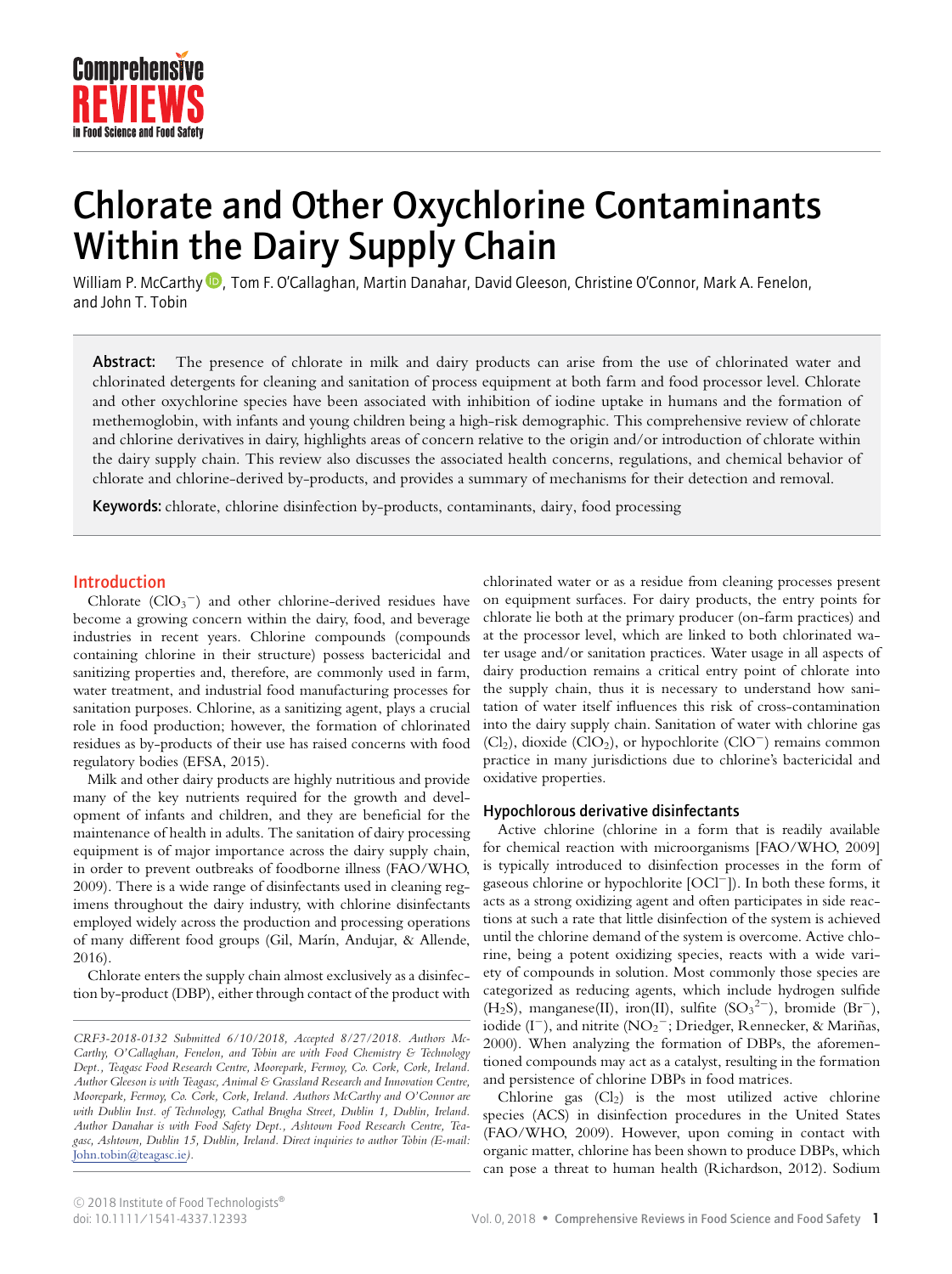hypochlorite (NaClO) sanitizers are effective against a wide range of microorganisms, including Gram-positive and Gram-negative bacteria, bacterial spores, and viruses (Bremer & Seale, 2009). Hypochlorite has the added benefit of being easily transported and stored when produced onsite, and it also acts as a residual disinfectant when used for sanitation purposes. For hypochlorite solutions, chlorate is the primary degradation by-product, an artifact which can be exacerbated by storage conditions (temperature/UV exposure) and duration, prior to use (Garcia-Villanova, Leite, Hierro, de Castro Alfageme, & Hernandez, 2010).

Analysis of oxychlorine levels in commercial bleach solutions found that chlorite concentration ranging from 135 to 310 *µ*g/L and chlorate concentration ranging from 1.67 to 13.35 mg/L were common (Gordon, Adam, & Bubnis, 1995). Use of Hypochlorite solutions in water treatment has been attributed to significant chlorate and chlorite contamination in potable water. In studies conducted to measure chlorate contamination using liquid chlorine solutions (i.e., hypochlorite), chlorate was found to be present at notably high (g/L) levels. In contrast, in treatments using gaseous chlorine, there was no residual chlorate present, indicating that gaseous chlorine does not contribute to chlorate levels in treated water (Bolyard, Fair, & Hautman, 1992; Nieminski, Chaudhuri, & Lamoreaux, 1993). Chlorine gas has become less widely used in the water treatment process but still plays a major role with 63% of facilities still utilizing it (AWWA, 2008). In recent years, 30% of water treatment facilities in North America switched from chlorine gas to hypochlorite ion solutions (Routt et al., 2008). Furthermore, chlorine gas has been replaced in more than 80% of these treatment plants by bulk sodium hypochlorite solutions, and 17% of the sites switched to the use of sodium hypochlorite solutions generated *in situ*.

#### Chlorine dioxide

Chlorine dioxide exists almost completely as a monomeric free radical system. When stored at high concentrations, gaseous chlorine dioxide is potentially explosive, and attempts to store this gas at high pressure, either alone or as a mixture of other gases, have been unsuccessful. As a result chlorine dioxide, like ozone, must be manufactured at the site of use (PubChem).

Although chlorine dioxide is commonly used in the treatment of water, it has also found applications as an alternative to chlorine gas sanitation of processing equipment, as it does not have as vast a catalog of toxic DBPs, is active over a wider pH range, and is an effective bactericidal agent, making it a more favorable alternative to be used for food processing applications (Pereira et al., 2008).

#### Chlorine DPBs

The presence of chlorine DBPs in the diet has been linked to the consumption of contaminated water and food, where chlorine sanitation has been involved at some point across the supply chain. The contribution of tap water to the total intake of chlorate for a Japanese sample group was found to be as high as 47% to 77%, with this water being introduced into food during rehydration steps during food preparation (Asami, Yoshida, Kosaka, Ohno, & Matsui, 2013). In addition, certain food groups such as dairy have been identified as a significant contributor of chlorate in the diets of children between 2 and 10 years of age (EFSA, 2015; Murray, Egan, Kim, Beru, & Bolger, 2008; Schier et al., 2010).

Consumption of inorganic chlorine derivatives has been related to hematotoxic and nephrotoxic effects and inhibition of thyroid function. Such implications have encouraged some countries to establish enforceable regulations for chlorite and chlorate residues

in foods (EFSA, 2015). In particular, concerns have been raised relative to foods consumed by infants due to their increased susceptibility to these toxic effects, particularly in the case of dairy which forms the base ingredient for the majority of infant milk formulas and is often the sole source of nutrients in the early stages of life (Sadeq et al., 2008). Subsequently, chlorate has been noted as one of the most critical unregulated emerging DBPs, which future research should focus on (EFSA, 2015). It is noted that adverse effects in humans are sparsely investigated and evidence of toxicity to date has been inconclusive (Aggazzotti et al., 2004; Contu et al., 2005; EFSA, 2015; Ouhoummane, Levallois, & Gingras, 2004). In general, over 600 volatile and nonvolatile DBPs have been identified to arise from cleaning processes, including the use of chlorine compounds (Krasner et al., 2006; Richardson, Plewa, Wagner, Schoeny, & Demarini, 2007). Chlorate formation from chlorine dioxide can also occur through photochemically initiated reactions (Gordon et al., 1995).

This article aims to provide a comprehensive review of existing literature on the use of chlorine gas and alternative chlorinated compounds across the dairy supply chain. The entry and fate of chlorine DBPs in dairy products, the analytical methods employed in chlorine DBP quantification, and their associated health impacts will be discussed below.

#### Analysis of Chlorate and Perchlorate

The analysis of liquid milk, milk powders, and other dairy samples presents a number of challenges. Dairy samples contain a number of components that can interfere with analysis, such as proteins, fat, and sugars. Consequently, most analytical methods include protein precipitation steps, which involve the addition of a water-miscible organic solvent and acid. Fat is a component that is present in whole milk, but at lower concentrations in skimmed milk, skimmed milk powders, and whey powder. Fat can simply be removed from milk or reconstituted samples by centrifugation, or more costly solid phase extraction steps can be included to eliminate fat. Schier et al. (2010) used cold ethanol to precipitate milk proteins in solution. Centrifugation removed the precipitated milk proteins and the supernatant was isolated and dried using  $N_2$ evaporation. The pellet formed was dissolved in water and passed through a  $C_{18}$  column to purify the sample. The development of this procedure allowed milk samples to be analyzed without having milk proteins hindering analysis making it an easier matrix to work with.

Capillary electrophoresis (CE) and ion chromatography (IC) are the primary methods used by forensic scientists to identify multiple anions in a single analysis (Breadmore, Haddad, & Fritz, 2001; Soga & Imaizumi, 2001; Wildman, Jackson, Jones, & Alden, 1991). However, the detection of inorganic oxides in food and water has been focused primarily on IC analysis. Ion chromatography coupled in series with conductivity detection is generally the method of choice for the analysis of chlorates and perchlorates in water samples. Perchlorate seems to be the major analyte resolved by ion chromatography, as the selectivity of the separation system is better than other techniques, and sensitivity can be improved by increasing the amount of sample injected onto the column.

Accepted methods for the quantification of perchlorate are Environmental Protection Agency methods 314.0 and 314.1, based on ion chromatography with in-line column concentration/ matrix elimination (Hautman & Munch, 1999) and ion chromatography with suppressed conductivity detection, respectively. These methods have stated a limit of detection (LOD) of 30 ng/kg. Furthermore, methods developed for IC quantification of chlorate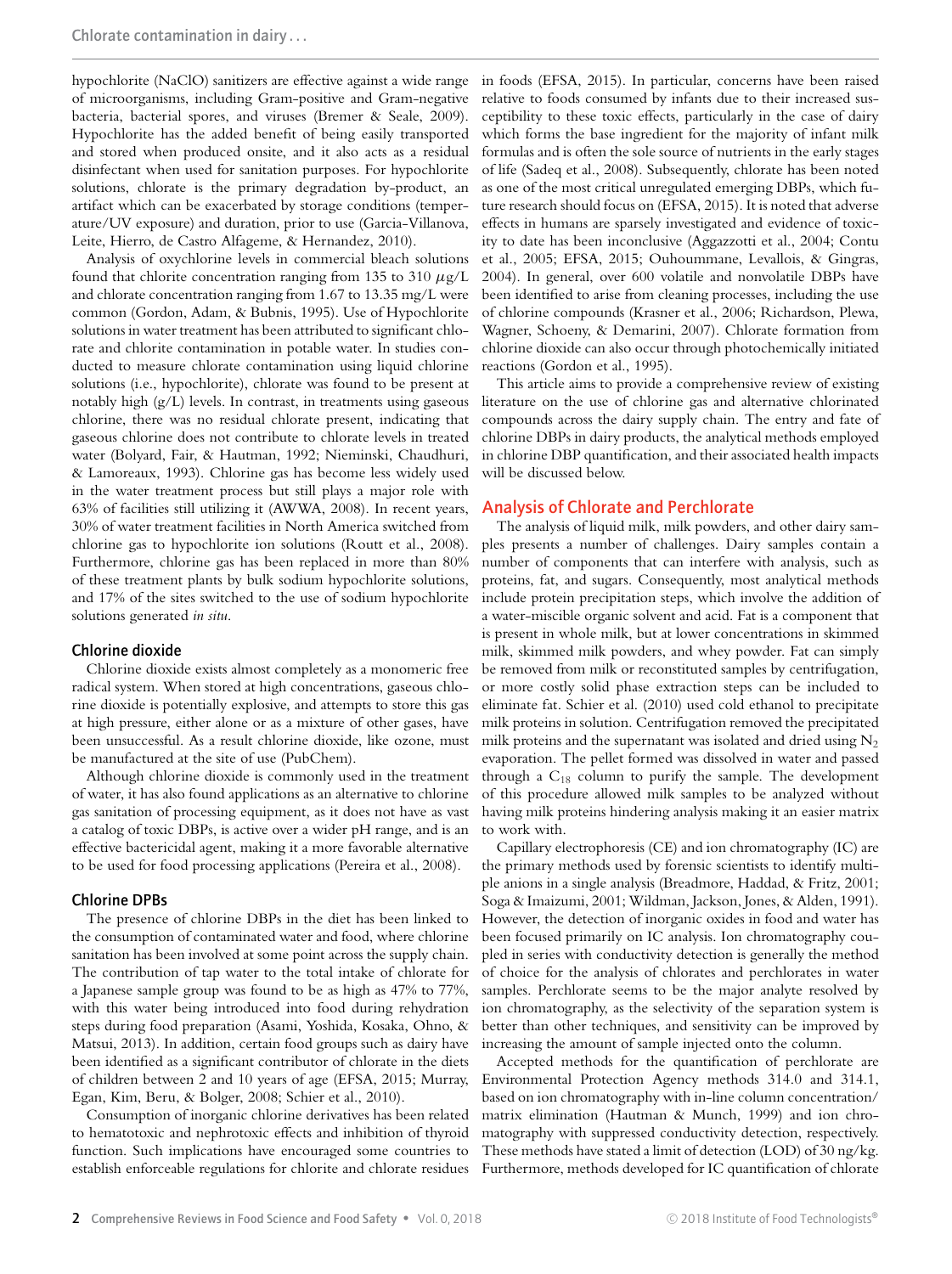as per EPA 300.1 have reported accurate detection to a LOD of 1.31 *µ*g/kg (Hautman & Munch, 1997). The EPA methods have been developed for the testing of groundwater or other simple matrices, although the complexity of food increases the chance of inaccurate results and selectivity (Yu et al., 2006).

An ion chromatography-tandem mass spectrometry (IC-MS/MS) method has been developed by Martinelango et al. (2005) and was used in EPA method 332.0 for the detection of perchlorate in drinking water (Hedrick, Behymer, Slingsby, & Munch, 2005). IC-MS/MS has been demonstrated to have a LOD of between 5 and 25 ng/kg when utilized in the quantification of perchlorate in a variety of matrices such as water, urine, amniotic fluid, wine, and food (El Aribi, Le Blanc, Antonsen, & Sakuma, 2006; Krynitsky, Niemann, Williams, & Hopper, 2006). Later work surrounding perchlorate levels in milk products led to the development of new analytical methodologies for milk (Dyke, Kirk, Martinelango, & Dasgupta, 2006; Sanchez, Blount, Valentin-Blasini, Lesch, & Krieger, 2008) and infant formula (Schier et al., 2010).

Isotope dilution ion chromatography with tandem mass spectrometry (ID IC-MS/MS) utilizes an internal standard and analyzes via a signal ratio instead of using intensity to determine analyte concentration. This is achieved by the addition of known amounts of isotopically enriched substrate to the analyzed sample. It was developed and validated by Wang et al. (2009) for fruit and vegetables and later developed into a method for infant formula which quantified perchlorate with a LOD of 400 ng/kg for liquid infant formula and 950 *µ*g/kg for powdered samples.

Ion chromatography coupled with ion-spray mass spectrometry works on the premise of being able to evaporate ions directly from a condensed phase into a gas phase. The sample is sprayed into an electric field whereby solvent evaporation causes ions to migrate to the liquid–gas interface. This method, developed by Charles and Pepin (1998), was capable of chlorate detection to a limit of quantification (LOQ) of 50 ng/kg making it an interesting technique for oxyhalide analysis.

The main drawback to these techniques is that ion chromatography is not commonly employed in food analysis labs, particularly those involved in the area of food safety which use mainly mass spectrometry-based detection. Indeed, the coupling of IC to MS presents challenges because the mobile phase additives, that is, nonvolatile buffers, are incompatible with these detectors.

Modern analytical developments have given rise to liquid chromatography with coupled mass spectral detection (LC-MS) (Barron & Paull, 2006; Charles & Pepin, 1998), but although these methods have been developed for detection in water, their application to complex biological matrices has been explored to a lesser degree (Beier et al., 2007). Liquid chromatography-tandem mass spectrometry (LC-MS/MS) has been developed as a multiresidue analytical method for polar pesticides (Anastassiades et al., 2016; Hepperle et al., 2005) and has been employed by EFSA for the testing of fruits and vegetables for pesticide residues at levels of *µ*g/kg (EFSA, 2015). LC-MS/MS methodology has also been developed to analyze perchlorate residues in several animal matrices including dairy (Capuco et al., 2005; Dodds, Kennish, von Hippel, Bernhardt, & Hines, 2004; Kirk, Smith, Tian, Anderson, & Dasgupta, 2003). This method was analyzed on a matrix by matrix basis by Smith and Taylor (2011), who were capable of detection of chlorate at 500  $\mu$ g/L for milk samples. There are some reports of mixed mode separation for the analysis of chlorates and perchlorate, some of which employ MS or MS/MS-based detection (Hepperle et al., 2005; Watanabe & Matsumoto, 2014).

Due to the anionic nature of oxychlorine residues, their detection in complicated matrices can be challenging, and several methodologies to minimize ionic interferences have been proposed (Anderson & Wu, 2002; Basheer, Obbard, & Lee, 2005; Cañas, Cheng, Tian, & Anderson, 2006). Microwave-assisted digestion (MAD) with solid-phase extraction (SPE) has been used to purify samples for instrumental analysis (Basheer et al., 2005); however, this can compromise sample recovery. Electromembrane extraction (EME) is a cheaper and simpler approach, and has been widely used for perchlorate extraction from biological matrices (Basheer, Lee, Pedersen-Bjergaard, Rasmussen, & Lee, 2010; Kiplagat, Doan, Kubáň, & Boček, 2011; Schmidt-Marzinkowski, See, & Hauser, 2013; Tan, Basheer, Ng, & Lee, 2012).

# Mechanisms Involved in the Formation of Inorganic Chlorine DBPs

Disinfection with chlorine agents is also associated with inorganic chlorine species, which are formed through oxidation reactions rather than being associated with reacting with organic matter in solution. Chlorine is able to form an extensive number of these oxidized inorganic DBPs due to its ability to undergo redox reactions, going from a negative one oxidation state to a plus-seven oxidation state (Al-Otoum, Al-Ghouti, Ahmed, Abu-Dieyeh, & Ali, 2016). These inorganic DBPs are more readily associated with the use of chlorine dioxide and hypochlorite solutions.

Chlorine dioxide does not undergo extensive hydrolysis in water. Neutral or acidic dilute aqueous solutions have been found to be quite stable if kept cool, well-sealed, and out of direct sunlight. Chlorine dioxide has an oxidation state of  $+4$  which is in between those of chlorite  $(+3)$  and chlorate  $(+5)$ . This makes it unique as no acid or ion of the same degree of oxidation is known. Chlorine dioxide can decompose to chlorite in the absence of oxidizable matter and in basic conditions; it dissolves in water, decomposing slowly to form chlorite and chlorate:

$$
2\text{ClO}_2 + \text{H}_2\text{O} \rightarrow \text{ClO}_2^- + \text{ClO}_3^- + 2\text{H}^+
$$

The decomposition of chlorine dioxide leads to the formation of inorganic compounds, including chlorite, chlorate, and chloride ions; with chlorite accounting for 50% to 70% of the DBPs formed. Its use as an alternative disinfectant to chlorine gas has increased in Europe to meet the regulatory trihalomethane (THM) limits put in place for potable water (Gates, Ziglio, & Ozekin, 2009). Chlorine dioxide can be involved in a wide range of redox reactions, such as oxidation of iodide ion, sulfide ion, iron (II), and manganese (II). When chlorine dioxide reacts with aqueous contaminants it is often reduced to chlorite ions (Tratnyek & Hoigné, 1994). Major chlorine dioxide by-products of concern include chlorite and chlorate. Chlorine dioxide is a good electron acceptor and does not undergo substitution reactions in the presence of C–H or N–H structures (Hoigné & Bader, 1994). Chlorine dioxide reacts only by oxidative processes, as opposed to chlorine gas, which can undergo oxidation and electrophilic substitution reactions; it is this characteristic which accounts for the lack of organochlorine compound formation. The industrial synthesis of chlorine dioxide is generally performed using aqueous sodium chlorite and hypochlorite (Gordon & Rosenblatt, 1997).

# $2ClO_2^- + HOCl + H^+ \rightarrow 2ClO_2 + Cl^- + H_2O$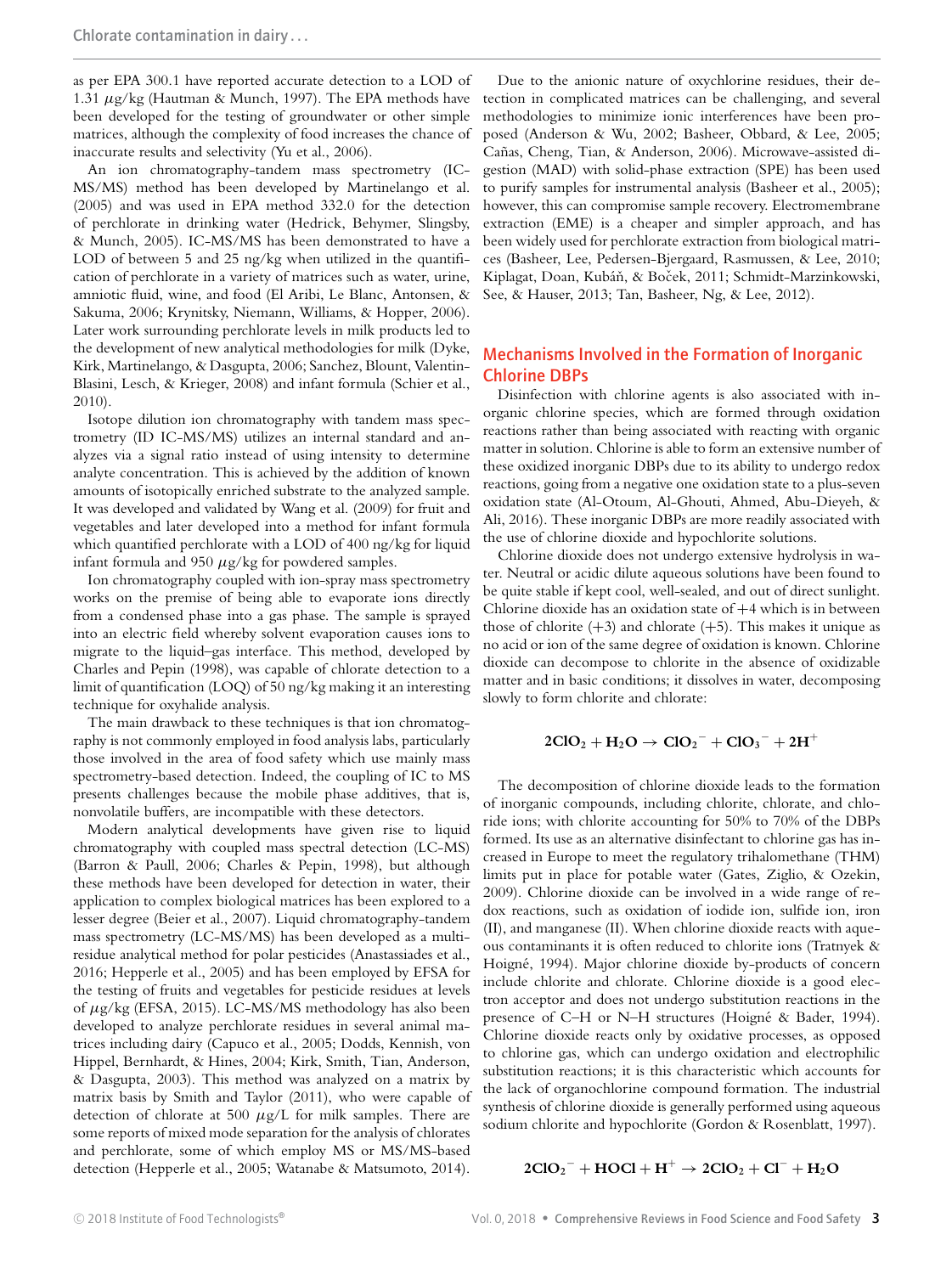However, when this reaction is performed under an equimolar reaction between chlorite and hypochlorite the reaction produces chlorate ion.

$$
ClO_2^- + HOCl \rightarrow ClO_3^- + Cl^- + H^+
$$

The above reaction is common in production environments which use increased chlorine concentrations shifting the reaction equilibrium to the right, increasing chlorite consumption. An alternative route to produce chlorine dioxide industrially is through the use of hydrochloric acid (HCl), which leads to a lower occurrence of chlorate formation.

$$
5NaClO_2 + 4HCl \rightarrow 4ClO_2 + 5NaCl + 2H_2O
$$

Chlorine dioxide reacting with natural organic matter (NOM) may also lead to the formation of chlorite (Gordon & Rosenblatt, 1997).

$$
ClO_2 + NOM \rightarrow Products + ClO_2^-
$$

Chlorite is formed from the reaction of two units of hypochlorite and is the rate-limiting step for chlorate formation. Gordon et al. (1995) carried out a study on the reaction kinetics of the decomposition of hypochlorite solutions. Chlorate is formed in concentrated hypochlorite solutions during their production and storage through the following reactions (Gordon & Rosenblatt, 1997).

$$
OCI^{-} + OCI^{-} \rightarrow ClO_2^{-} + Cl^{-}
$$

$$
OCI^{-} + ClO_2^{-} \rightarrow ClO_3^{-} + Cl^{-}
$$

It was found that when the hypochlorite ion concentration is increased by a factor of two then there is a concomitant four-fold increase in the rate of decomposition, making it a second-order reaction. Thus, it is recommended to dilute hypochlorite solutions by a factor of two, which reduces the concentration of hypochlorite ions, resulting in a decrease in the rate of decomposition. Storage conditions of concentrated hypochlorite solutions is a major concern, as the rate of degradation is proportional to the molarity of the solution (Gordon et al., 1995). It is recommended that sodium hypochlorite is stored in highly alkaline conditions at pH values greater than 12, this prevents rapid decomposition and ensures sufficient hypochlorite ion concentrations (Gordon et al., 1995).

Sodium hydroxide is added during the manufacture of sodium hypochlorite to ensure an alkaline environment, minimizing the decomposition of hypochlorite to its oxidized DBPs. Most clean-in-place (CIP) cleaning agents used on dairy farms (in Europe/USA) contain a combination of sodium hydroxide (15% to 20%) and sodium hypochlorite (3% to 9%) at pH 13 approximately (Gleeson & O'Brien, 2011).

Hypochlorous acid, the protonated form of hypochlorite, a prime species involved in the disinfection process, is a weak acid with a p*K*a of 7.5 at 25°C. Therefore, at a pH below 7.5 the hypochlorous acid is the dominant active species over the hypochlorite ion, which is the dominant form at a pH above 7.5. The rate of decomposition of active chlorine increases as the environment becomes more alkaline, and these reactions can theoretically produce breakdown by-products of chlorite and chlorate. The decomposition of hypochlorite (ClO−) is promoted in alkaline solutions and is driven by the removal of the thermodynamic

stability of the hypochlorite ions. These oxyhalides undergo further reactions to form a more thermodynamically stable oxyhalide species (1) and can react further to form the perchlorate species (2) as seen below (Aieta & Berg, 1986; Condie, 1986; Gordon & Tachiyashiki, 1991).

$$
ClO^{-} + ClO_{2}^{-} \rightarrow Cl^{-} + ClO_{3}^{-} \tag{1}
$$

$$
ClO_3^- + ClO^- \rightarrow Cl^- + ClO_4^-
$$
 (2)

The perchlorate ion is found in sodium hypochlorite solutions, and similar to the chlorate ion, perchlorate concentration increases over time (Pisarenko et al., 2010; Snyder, Stanford, Pisarenko, Gilbert & Asami, 2009; Stanford, Pisarenko, Snyder, & Gordon, 2011). The rate of perchlorate formation is a second-order reaction, dependent on hypochlorite and chlorate concentrations (Gordon & Tachiyashiki, 1991; Snyder et al., 2009).

$$
OCl^{-} + ClO_{3}^{-} \rightarrow ClO_{4}^{-} + Cl^{-}
$$

$$
d [ClO_{4}^{-}] / dt = k_{ClO-4} [OCl^{-}] [ClO_{3}^{-}]
$$

Hypochlorite has an alternative decomposition route outside of forming oxychlorine species which involves the breakdown of hypochlorite to oxygen and chloride. This can become significant when certain metal ions are present (Lister, 1956), at higher temperatures, increased acidic pH, and when exposed to UV radiation.

$$
2ClO \rightarrow O_2 + Cl^-
$$

## Hygiene Practices Leading to Contamination in Dairy **Processing**

The sanitation of processing equipment is of major importance across the dairy supply chain, mainly in order to prevent outbreaks of foodborne illnesses (FAO/WHO, 2009). In industrial food processes, effective sanitation is achieved by the implementation of a CIP program which embodies a systematic cleaning of the interior surfaces of pipelines, filters, and other equipment without the need to dismantle the equipment. The efficiency of cleaning and sanitation of product contact surfaces is influenced by multiple factors, including the nature of contamination, microtopography of surfaces within the processing unit, straightness of passageways, and compatibility of surface agents. Each factor must be taken into account to develop an effective CIP program. Typically, CIP systems incorporate various rinse-and-wash cycles with water, disinfectants, and acidic solutions to achieve an effective removal of contaminating organic and inorganic materials, thus maintaining the integrity of process equipment, as seen in Figure 1 (Bylund, 2003).

Milk and dairy products offer highly nutritious food for microorganisms to multiply, which can lead to product spoilage. The concentration and types of microbial contamination depend on the raw material quality, the conditions under which the products were produced, and the temperature and duration of their storage (Tamime, 2009a, b). Milk and dairy products have also been linked to foodborne illness. In the USA, milk was found to be the cause of 1.1% to 1.7% of foodborne disease outbreaks with a known vehicle in the period of 1998 to 2002, with over 90% of these being caused by bacteria in raw milk (Te Giffel, 2003).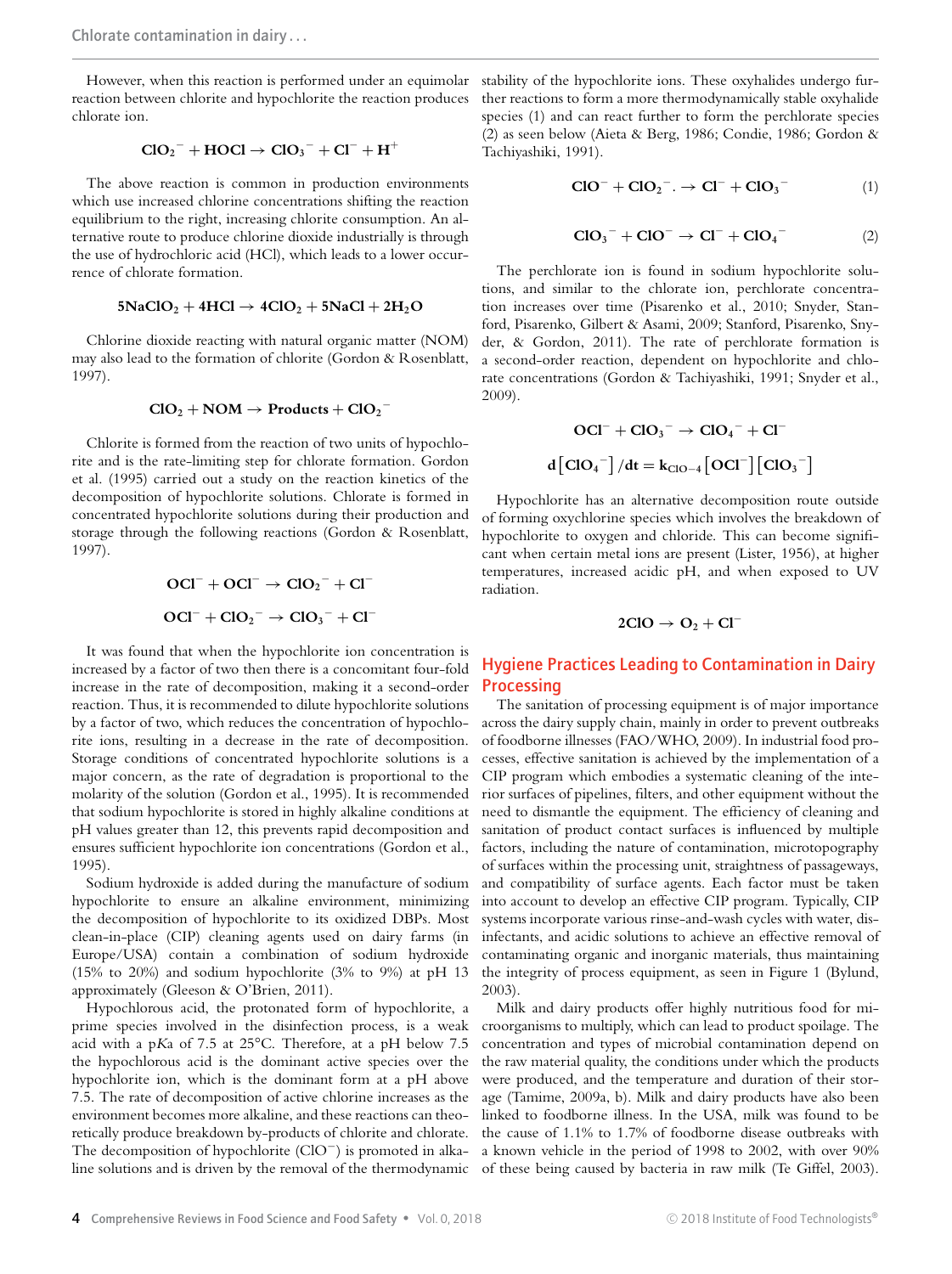Chlorate contamination in dairy . . .



Figure 1–Conventional cleaning steps of the CIP process in dairy industries (Paul et al., 2014).

Due to the development of hygiene program, the quality of milk has increased significantly over time. In 1997, it was reported in Germany that raw milk had an average count of  $5 \times 10^5$  colony forming units (cfu)/mL, whereas in 2002, an average count of  $2 \times 10^4$  cfu/mL (Suhren & Reichmuth, 2003).

Cleaning of dairy equipment was once completely manual, using brushes and detergent solutions, and it involved dismantling the equipment to access every surface. This approach was laborand-time-intensive and also often quite counterproductive since contamination can be reintroduced to the system by imperfectly cleaned equipment. These issues were solved by the introduction of CIP programs, which adapt automated cleaning systems in various parts of the processing plant to achieve the necessary cleaning and sanitation results. Cleaning procedures are carried out by strictly following a program that is carefully designed to attain the necessary degree of cleanliness before the product is introduced. Bylund (2003) reported that the cleaning cycle in dairy processing is composed of the following stages:

- (1) Recovery of product residues through scraping, drainage, and expulsion with water or compressed air.
- (2) Pre-rinsing with treated water to remove loose dirt.
- (3) Cleaning with detergent.
- (4) Rinsing with clean water.
- (5) Sanitizing using heat or, optimally, chemical agents.

Most of the equipment used in the handling of milk and milk products is kept clean and disinfected by CIP systems, where product contact surfaces, normally of stainless steel construction, are cleaned daily (Tamime, 2008). In dairy plants, CIP is employed daily to ensure product quality, maintain optimal efficiency of processing equipment, and to efficiently stop bacterial contamination. Many studies have been conducted focused on modelling of CIP processes in dairy plants (Bremer, Fillery, & McQuillan, 2006; Changani, Belmar-Beiny, & Fryer, 1997; Kumari & Sarkar, 2014; Paul et al., 2014; Piepiorka-Stepuk & Di- ´ akun, 2014; Piepiorka-Stepuk, Diakun, & Mierzejewska, 2016). ´ The cleaning philosophy employed in any CIP process can vary depending on the nature of the material being processed and its tendency for fouling of equipment-product contact surfaces. The identification of best practices for subsequent removal of fouling include cycling of detergents and sanitizers, and it has led to the

development of optimized cleaning systems for dairy plants (Palabiyik, Yilmaz, Fryer, Robbins, & Toker, 2015; Suárez, Díez, García, & Riera, 2012; Tamime, 2008). Regulation (EC) No 853/2004 states that there are specific rules for hygiene of vessels, transport containers, and tanks, which must be cleaned at least once a day and disinfected before reuse (Regulation, 2004). However, the wide range of detergents and sanitizers employed across the dairy industry has led to a greater focus on the chemicals used in the cleaning process and, in particular, any subsequent DBPs associated with their use (Farn, 2006; McCaslin, 2013; Valls, Pujadas, Garcia-Vallve, & Mulero, 2011).

Chlorate can enter the food chain during food processing because of two actions:

- (1) The disinfection of surfaces and food processing equipment.
- (2) The use of chlorinated water throughout food processing/preparation.

Chlorine-based sanitizers (HOCl and  $ClO<sub>2</sub>$ ) are the most commonly used sanitizers in food processing and handling applications, and they have been approved by the U.S. Food and Drug Administration (FDA) for use as no-rinse sanitizers in food production. These are sanitizers that are used as rinses, sprayed onto surfaces, or circulated through equipment in CIP operations (Fischer, Schilter, Tritscher, & Stadler, 2011), including the final rinsing of dairy equipment at the farm and the processor level. Included in these are broad-spectrum germicides which act on microbial membranes, impede cell function through inhibition of enzymes involved in the glucose metabolism, are genotoxic, and can oxidize cellular protein (McDonnell & Russell, 1999). Contamination, with residues of detergents and sanitizers, can occur as a result of improper use of detergents and incorrectly conducting cleaning regimens at farm or dairy processor levels. Recently, cleaning protocols have been developed for dairy farm equipment without the requirement for sodium hypochlorite, reducing the risk of chlorine residues being introduced into the system (Gleeson & O'Brien, 2013). Possible routes of entry of disinfectants in dairy processes include their application for teat and skin disinfection, cleaning of milk storage tanks, and CIP treatment of milking equipment (Fischer et al., 2011).

The use of chlorinated water during food processing is the main cause for the occurrence of chlorate residues in food. This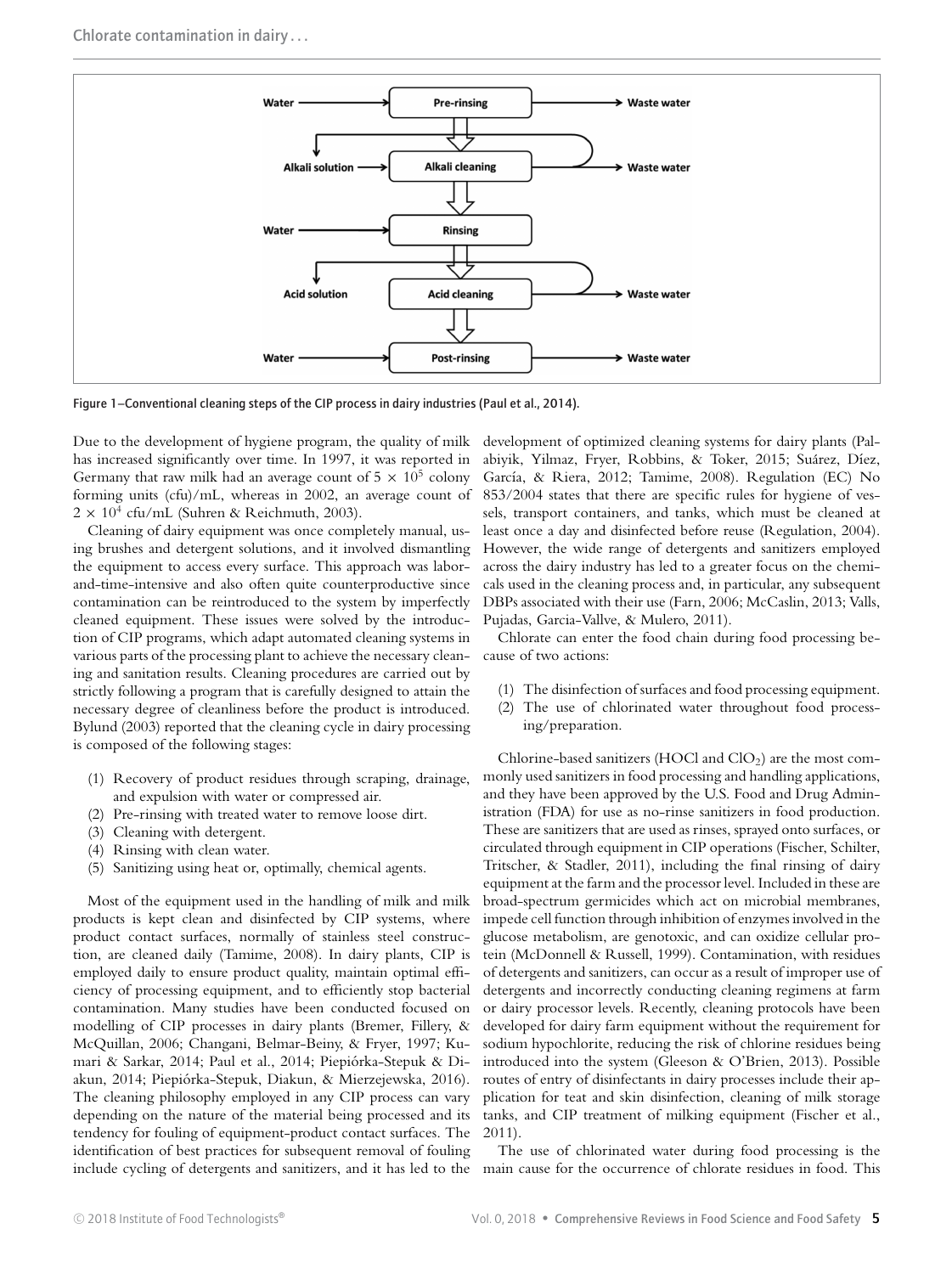is especially apparent in food processing scenarios where the rinse water is retained, retreated, and reused. This recycling practice is common throughout food processing with treatments using active chlorine utilized to keep the microbial quality of the water at an acceptable level. The further chlorination of the rinse water can cause a concentration of chlorate residues, which leads to residual contamination within the food chain (EFSA, 2015; Kettlitz et al., 2016). In the case of the water industry, chlorate is considered to come from hypochlorite reagents (Garcia-Villanova et al., 2010).

Disinfection of processing water is an essential activity necessary in the reduction of cross-contamination during the wash cycle, and, furthermore, inadequate disinfection can lead to this rinse water becoming a major source of contamination (Gil, Selma, López-Gálvez, & Allende, 2009). There is currently limited information available on chlorate contamination in dairy processes, but a large body of work has been performed on other food groups of plant origin (Kaufmann-Horlacher, Ströher-Kolberg, Wildgrube, & Cerchia, 2014).

#### Health Impact of Oxychlorine Species

The addition of oxidants as part of a CIP process generates a variety of DBPs, which have been linked to numerous health effects (Clark, Goodrich, & Deininger, 1986). The toxicology of chlorate and other chlorine DBPs has become an area of growing interest, due to the wide distribution of these micropollutants in food and water used for public consumption worldwide with established health-based guidance values summarized in Table 1 (Asami et al., 2013; EFSA, 2014, 2015; Erdemgil, Gözet, Can, Ünsal,  $\&$  Özpınar, 2016; Kettlitz et al., 2016).

#### Oxidative stress

The interconversion between chlorite, chlorate, and chloride occurs in the gut and has been found to cause oxidative stress within the body (Bathina et al., 2013). The body has many antioxidant mechanisms to protect its cells from this process, mainly the glutathione (GSH) redox cycle. However, when the oxidative stress is too high it can overcome this defense mechanism and cause substantial injury to the cells, proteins, lipids, and amino acids (Bathina et al., 2013; EFSA, 2015). The blood is especially sensitive to this oxidative stress, whereby hemoglobin can be oxidized to methemoglobin. Thus, cell membranes may be subjected to oxidative crosslinking of spectrin and lipid peroxidation leading to intravascular hemolysis (Bathina et al., 2013; Couri, Abdel-Rahman, & Bull, 1982; EFSA, 2015).

Methemoglobin is formed when the iron center of deoxyhemoglobin is oxidized from its ferrous (Fe<sup>2+</sup>) to its ferric (Fe<sup>3+</sup>) state, as depicted in Figure 2 (Murray, Granner, Mayes, & Rodwell, 2000), impairing its ability to act as an oxygen transport vehicle through alteration of its ability to bind reversibly with oxygen (Brunato, Garziera, & Briguglio, 2003). This alteration induces tissue hypoxia and metabolic acidosis (García-Saura & Serrano, 2013). Furthermore, methemoglobin initiates the inflammatory cascade mechanism by stimulating the release of interleukin-6, interleukin-8, and E-selectin, which cause the release of cytokines and adhesion molecules, thereby intensifying the inflammatory response (Umbreit, 2007; Wagener et al., 2001). It can lead to acute kidney injury and renal failure in cases of chronic exposure, the exact mechanism of which has not yet been clearly established (EFSA, 2015).

Infants are much more sensitive than adults to this intracellular methemoglobin induction. This is related to a relative difference in methemoglobin reductase in red blood cells in neonates as the

fetal red blood cells are much more sensitive to reducing agents and because the fetus has a greater oxygen demand. A large percentage of the hemoglobin in infants is this fetal hemoglobin which is more readily oxidized to methemoglobin than adult hemoglobin (Mensinga, Speijers, & Meulenbelt, 2003; Sadeq et al., 2008). Furthermore, this is of growing concern as at the 95th percentile the established tolerable daily intake (TDI) for chlorate was exceeded in all surveys of "infants" and "toddlers' in a 2014 study, meaning higher exposure levels in these demographics (EFSA, 2015).

#### Fetal development

A study carried out in Northern Italy by Righi et al. (2012) on chlorine DBPs and their associated health effects found the presence of elevated chlorite and chlorate levels ( $>700 \mu g/L$ ) in the drinking water of 3.4% of women during their first trimester. This gave a significant increase in risk factors for urinary tract defects, cleft palate, spina bifida, and abdominal wall defects in the mothers exposed to high levels of chlorate and chlorite during their pregnancy. The mechanism of these inorganic DBPs has not been thoroughly investigated in humans and no clear explanation has been established to date (Coleman, 2011).

#### Thyroid hormone synthesis inhibition

A definite trend is evident regarding chlorate and its oxidized form perchlorate  $(CIO_4^-)$ , concerning the competitive inhibition of the natrium iodide symporter (NIS), found in the thyroid and other tissues to transport iodide across a high concentration gradient. The primary function of the thyroid is the production of thyroid hormones, triiodothyronine  $(T_3)$  (regulates growth and cellular metabolism) and thyroxine  $(T_4;$  converted to  $T_3$  in the peripheral tissue). The NIS plays a key role in the production pathway of these hormones, via the translocation of iodide into the follicular cells, which forms thyroglobulin downstream. Thyroglobulin undergoes cleavage to release  $T_3$  and  $T_4$  regulated by the pituitary (Dohan et al., 2003; Eskandari et al., 1997).

Although the mechanism of thyroid hormone depression is well established, the potency of perchlorate and chlorate in causing such effects in humans remains a matter of debate within the scientific community. Chlorate is chemically similar to perchlorate, a well-known thyroid gland toxicant, and chemical oxidant. Investigations carried out into the potency of chlorate found that perchlorate was a much more potent inhibitor than chlorate due to it having a higher affinity of uptake by the NIS (Di Bernardo, Iosco, & Rhoden, 2011; Van Sande et al., 2003). Perchlorate competitively inhibits iodide uptake by the NIS due to similarities in ionic radius and charge (Van Sande et al., 2003), with similar observations noted for comparably sized ions such as thiocyanate (Wolff & Walrey, 1963).

Although the inhibition of thyroid hormones is not an issue for the majority of the population, due to reserves of stored thyroid hormones that can negate the inhibition of the NIS, infants do not have these stores of thyroid hormones (Dowling, Martz, Leonard, & Zoeller, 2000; Savin, Cvejic, Nedic, & Radosavljevic, 2003; van den Hove, Beckers, Devlieger, de Zegher, & De Nayer, 1999). This means that they depend on the daily production of these to meet their hormonal requirements. Therefore, any inhibition of the thyroid gland will result in a reduction in serum  $T_4$ , with acute exposure leading to measurable neurological and cognitive deficits (Negro, Soldin, Obregon, & Stagnaro-Green, 2011; Van Vliet, 1999; Zimmermann, 2009).

It has been noted that inhibition of the thyroid gland is of growing concern due to studies which indicate that an increased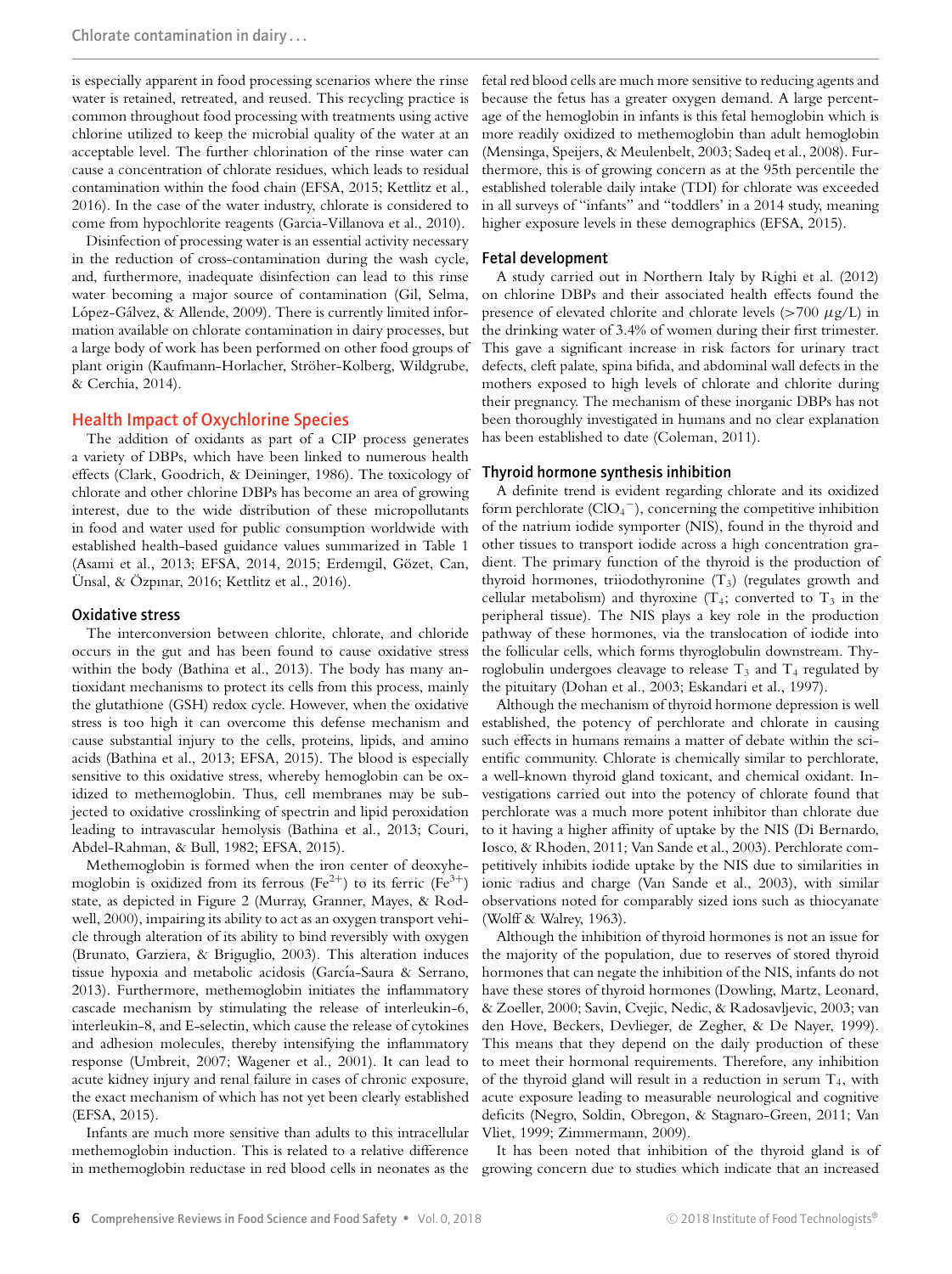Table 1–Key oxychlorine BDPs their EU classification and their associated biological effect with established health-based guidance (TDI, ADI, and ARfD) and regulatory MRL values.

|             |                                                                   |                          | TDI                     | ADI                     | ARfD            | <b>MRL</b>                |
|-------------|-------------------------------------------------------------------|--------------------------|-------------------------|-------------------------|-----------------|---------------------------|
| Compound    | <b>Biological effect</b>                                          | Classification           | $\mu$ q/kg b.w. per day | $\mu$ q/kg b.w. per day | $\mu$ g/kg b.w. | $\mu$ g/kg                |
| Chlorite    | Oxidative stress/fetal<br>development                             | Pesticide <sup>a</sup>   | 30 <sup>a</sup>         | 0 to $30a$              | N/A             | 10 <sup>a</sup>           |
| Chlorate    | Oxidative stress/fetal<br>development/thyroid gland<br>inhibition | Pesticide <sup>a</sup>   | эa                      | $0$ to $10a$            | 36 <sup>a</sup> | 10 <sup>a</sup>           |
| Perchlorate | Thyroid gland inhibition                                          | Contaminant <sup>b</sup> | 0.3 <sup>b</sup>        | N/A                     | ND <sup>b</sup> | <b>ALARA<sup>cb</sup></b> |

<sup>a</sup> EFSA (2015).<br><sup>b</sup> EFSA (2014).

<sup>c</sup>As low as reasonably achievable.



Figure 2–Oxidation of hemoglobins iron center from the ferric to the ferrous oxidation state leading to methemoglobin formation.

percentage of people are consuming a lower level of iodine in their diets than in past decades (Pearce, Andersson, & Zimmermann, 2013). Most iodine intake in the United States occurs as a result of the intake of iodized table salt, established as a health mandate to tackle the growing number of iodine deficiency diseases which had been leading to increasing problems surrounding thyroid function and thus fetal and childhood development (Markel, 1987). This has come back into scientific interest lately due to health policies linked to salt intake. A number of scientific bodies and professional health organizations, including the World Health Organization (WHO), the American Heart Association, the American Medical Association, and the American Public Health Association, have been supporting a reduction of dietary salt intake to combat the rising levels of hypertension, a leading risk factor for premature death (Campbell et al., 2012).

International efforts to correct Iodine deficiency through the universal salt iodization are considered a major health triumph (Campbell et al., 2012). However, in the USA this process is not mandatory and has led to the decline of iodine intake from 320 *µ*g/day in the 1970s to circa 150 *µ*g/day recently (Caldwell, Jones, & Hollowell, 2005; Hollowell et al., 1998). However, it is also important to note that the FDA mandates that infant formula contain iodine concentrations of 100 to 233  $\mu$ g/L to prevent iodine deficiency. Iodine supplementation is also given to pregnant and lactating women, as the American Thyroid Association recommends that iodine supplementation is included in all prenatal vitamin supplements (Becker et al., 2006). Notably, it has been successful to add iodine to drinking water supplies to alleviate iodine deficiency in communities in Malaysia, Italy, and the Central African Republic (Foo, Zainab, Nafikudin, & Letchuman, 1996; Squatrito et al., 1986; Yazipo et al., 1995).

The presence of chlorine DBPs in potable water and food consumed by the "at risk" iodine-deficient groups increases the risks of the aforementioned health effects through both acute and chronic exposure models. Perchlorate is produced by a natural atmospheric process (Dasgupta et al., 2005) and has been measured

in groundwater (Snyder, Vanderford, & Rexing, 2005), with this water then subsequently used for treatment, consumption, and irrigation schemes. Perchlorate has been found in milk and other dairy products, presumably due to the NIS during milk formation, allowing it to pass through the blood-milk barrier, after consumption of contaminated water and feed (Murray et al., 2008). Studies have indicated that perchlorate in human breast milk has been found to be five times higher than that of cow milk (Kirk et al., 2005), possibly linked to evidence that up to 80% of perchlorate consumed by the cow is metabolized, providing the animal with a degree of resistance to perchlorate (Capuco et al., 2005). Baier-Anderson et al. (2006) Estimated human exposure of this DBP from water, cow, and human milk and provided a further insight into the dietary contribution of each group.

#### Oxychlorine Regulation

A maximum residue limit (MRL) is the maximum concentration of a pesticide recommended by the Codex Alimentarius Commission, which is legally allowed to be in food commodities and animal feeds. Such limits are critically important, as these regulations protect the consumer from adverse health effects associated with the consumption of these residues. There have been very few investigations relating to dairy foods carried out focusing on these residues; and although cleaning is thought to be a major entry route, there are limited literature data on the potential impact of other manufacturing processes within the supply chain at this time.

A study carried out in 2013 by the German food control authority Chemisches und Veterinäruntersuchungsamt (CVUA) Stuttgart investigated chlorate contamination levels in produce on the German market. They found chlorate levels above regulatory limits (*>*10 *µ*g/kg) in 24.5% of samples taken, with a median chlorate level across all samples of 22 *µ*g/kg (EFSA, 2015). The report from this investigation speculated different sources of this chlorate contamination, including the use of chlorinated water, which subsequently led to a number of products being withdrawn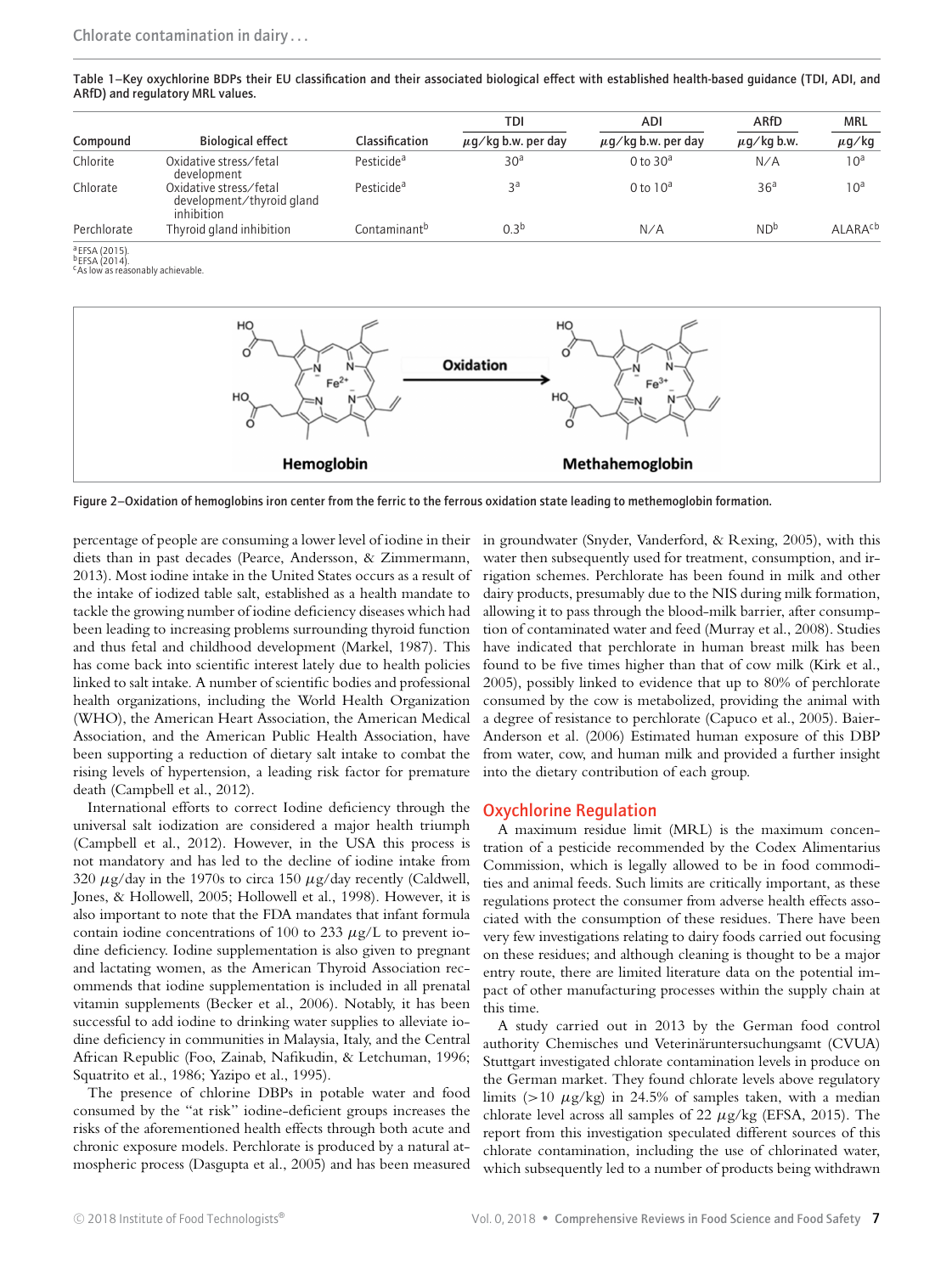from the market due to chlorate levels above the default MRL of be challenging to carry out given the wide variation of on-farm 10 *µ*g/kg (EFSA, 2015; No, 2005). These findings caused much debate surrounding the entry of this inorganic compound into the food supply chain and cleaning practices in the food industry (EFSA, 2015). It should be noted that this WHO guideline for chlorate in potable drinking water is 700 *µ*g/L, much higher than the regulated levels set for food products. Therefore, the use of water in the preparation of food is a major source of chlorate entry into numerous food products (CVUA, 2014). This can have a substantial impact on chlorate levels in dairy products that must be rehydrated before consumption, namely infant milk formula and nutritional protein powders (Kettlitz et al., 2016).

To date, no extensive reports have been conducted on the occurrence of chlorates in foods of animal origin. In a 2015 study, 166 samples in the category of "milk and dairy products" were assessed by EFSA, accounting for 2% of all the samples examined in their report and it was found that daily consumption of bovine milk had a calculated exposure of 56 *µ*g per kilogram body weight per day, highlighting dairy and water as potential high-exposure commodities (EFSA, 2015). Furthermore, there have been no *in vivo* studies carried out with humans to assess the inhibition of iodine uptake by chlorate. However, as mentioned previously, similar modes of action between chlorate and perchlorate have allowed the establishment of a TDI using data collected by Greer, Goodman, Pleus, and Greer (2002) as a pivotal study for a dose-response assessment. The Panel on Contaminants in the Food Chain (CONTAM) established a TDI of 0.3 *µ*g/kg/day to humans using a benchmark dose confidence limit (BMDL<sub>50</sub>) established for thyroid iodine uptake inhibition by perchlorate and factoring in an uncertainty factor to the reference point (EFSA, 2014). From here it was possible to calculate a TDI for chlorate by applying an extrapolation factor to account for the difference in potency between chemical species. Using an extrapolation factor of 10, a TDI for chlorate was calculated to be 3 *µ*g/kg/day (2015), which is over three times lower than the acceptable daily intake (ADI) established previously (FAO/WHO, 2007, 2009).

#### Risk–benefit assessment

The use of chlorine-based treatments throughout the entire CIP cycle (chlorine sanitizers and treated water) may lead to an accumulation of oxychlorine residues in the final dairy product. Dairy processing and manufacture of ingredients requires high standards in microbial safety, especially for at-risk populations such as infants and toddlers. It is therefore important to consider the relationship between achieving the necessary level of sanitation, and the potential for contamination of the product with these oxychlorine residues. A risk–benefit assessment must be completed to fully understand this relationship, evaluate its risks and benefits, and assess the associated risks with improper cleaning regimes for potential product contamination and health effects (FAO/WHO, 2009).

The potential for bacteriological contamination of milk starts at farm level and is related to multiple factors employed during on-farm production practices. The approach and extent of control of these factors vary from farm to farm at the discretion of the farmer, therefore, the quantities of cleaning detergents used and adherence to a specified cleaning protocol can vary. Each factor potentially contributing to residual contamination at farm level, before industrial processing has commenced (Elmoslemany & Keefe, 2008; Gleeson & O'Brien, 2013). There are currently no extensive studies carried out examining chlorate contamination versus bacterial safety in dairy at this level, such a task would

practices.

During industrial processing, milk is pasteurized, which reduces the level of vegetative pathogens and ensures food safety (Negro et al., 2011; Rysstad & Kolstad, 2006). To date, however, there have been no detailed studies into industrial processing practices contribution to chlorate contamination of dairy streams, however, FAO/WHO (2009) have completed risk–benefit assessments for a number of products during industrial processing. They found that for a number of detergents (hypochlorite, chlorine dioxide, and so on) and their associated residues (THMs, chlorite, chlorate), no health concerns were reported across all studies on different food commodities and food contact surfaces while showing beneficial decreases in pathogenic species (FAO/WHO, 2009).

A market survey conducted by CVUA (2014) found that chlorate levels were an issue on the German commercial market in food products. They found that 24.5% of samples analyzed were above the permitted MRL for chlorate contamination. This would not be an issue for the majority of the population whose intake of these foods would not surpass the TDI for chlorate. It was noted, however, that the levels of chlorate contamination found could be an issue for high consumers of chlorate containing foods in younger age categories with an iodine deficiency or those with a genetic predisposition to hypothyroidism. It was noted that chronic exposure exceeding the TDI at the 95th percentile such highly consumed commodities, namely water and liquid milk, are a major source of chlorate in their diets due to the key role these play in early nutrition (EFSA, 2015).

It is clear that the beneficial aspects of chlorine sanitizers in the food processing environment increase consumer safety from foodborne illness by contributing to microbial safe products. There is a lack of information on the impact of food processing practices on residual chlorate contamination at present, with it being unclear of the impact of efforts to reduce these residues on microbiological safety (EFSA, 2015). There is, therefore, a need for a deeper understanding of this issue to be established before a conclusive risk-benefit assessment can be completed.

# Established Methods of Removal and Reduction of Oxychlorine Species

The removal and reduction of chlorate have not been successfully performed in a dairy matrix, but is common practice in simpler solutions like groundwater. This lacks the complex fat, protein, and sugar systems present in milk, and these are the factors that must be overcome before any of these methods can be applied to dairy samples.

#### Oxychlorine removal

In complex food processes, which rely heavily on multistep CIP procedures to ensure proper sanitation of equipment, there is always the risk of contamination of the subsequent food product with DBPs. However, there is the possibility of developing and implementing removal or reduction techniques to eliminate the DBPs in solution from liquid products, such as dairy, to ensure that products adhere to the highest food safety standards.

Physical removal techniques do not destroy oxychlorine species and, thus, create a subsequent need for disposal of both the oxychlorine compounds and other waste streams produced as part of the process. In addition, these techniques often suffer from a lack of selectivity, as, along with oxychlorine, they may also remove large quantities of dissolved salts that may be desirable within the product matrix.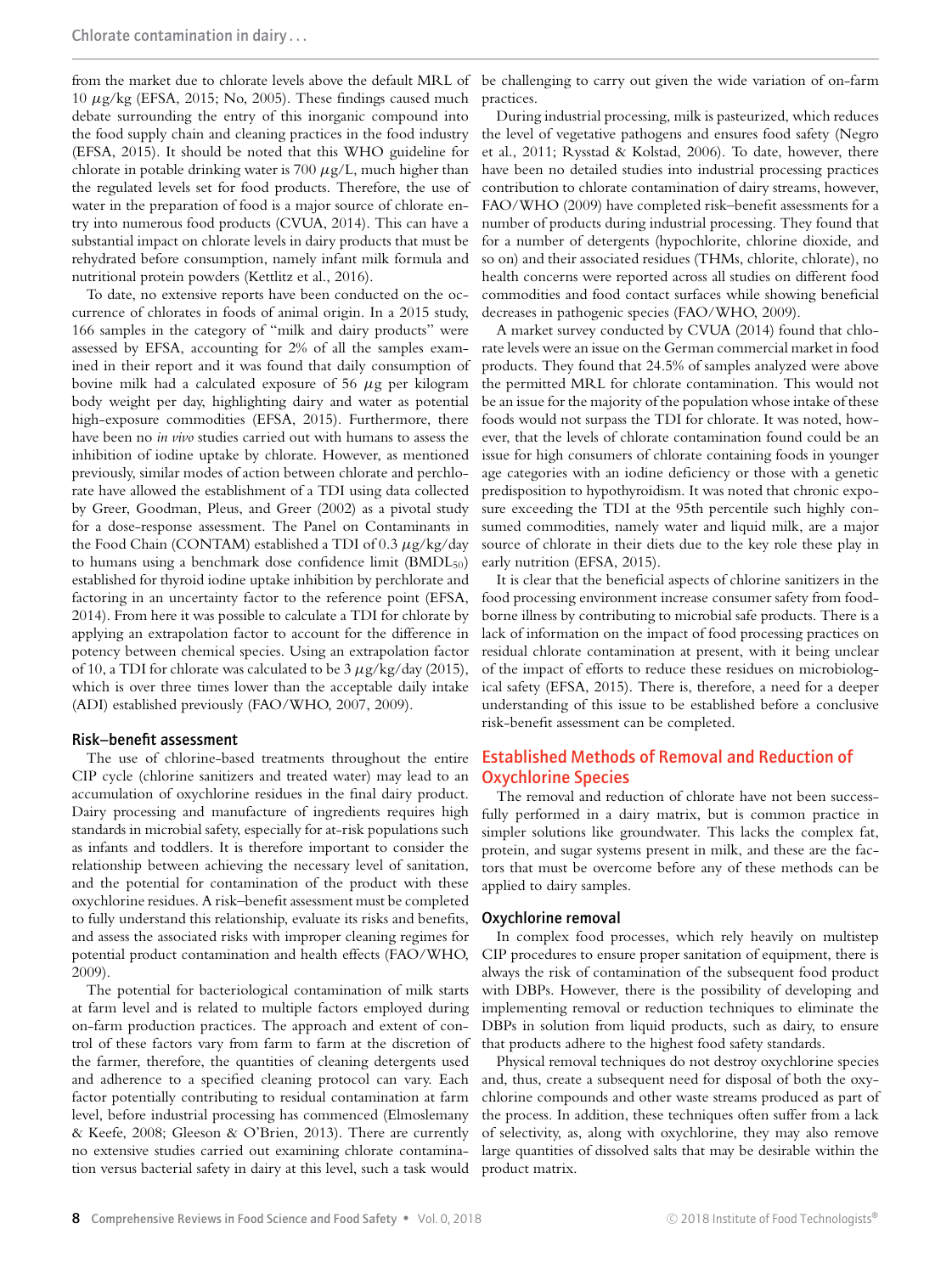Membrane separation selectively fractionates materials via pores and/or gaps in the molecular arrangement of a continuous structure. Membrane separations are classified by pore size and by the separation driving force. Membrane processes such as nanofiltration and reverse osmosis are effective at oxychlorine removal from water, being demonstrated to remove over 80% of the perchlorate in solution without transforming it chemically. However, membrane use in removal of oxychlorine species has not yet been investigated in a dairy matrix. Membrane fouling and treatment costs associated with these methods are major technical difficulties faced by membrane separation techniques (Wang, Shah, & Huang, 2013).

Among the methods of perchlorate removal techniques in water treatment, ion exchange is noted as the most widely used method of perchlorate removal (Gu, Brown, & Chiang, 2007). With this technique, perchlorate is swapped with an anion, commonly chloride. The solution flows through a resin containing high concentrations of the bound ion. The relative difference in the concentration of each ion in the resin promotes ion swapping and the release of the exchange ion into solution while the target ions remain associated with the resin. Eventually, the resin reaches an equilibrium concentration, where it is saturated with ions, and then the resin requires regeneration. In water treatment, ion-exchange resins are the most sensible method for removing perchlorate at levels *<*50 *µ*g/kg (Darracq, Baron, & Joyeux, 2014). However, ion exchange is not found to be economically viable due to the high cost associated with it and the disposal of brine solutions (Ye, You, Yao, & Su, 2012). There can also be a reduction of resin adsorption capacity of perchlorate when other anions coexist in solution (Bardiya & Bae, 2011; Venkatesan & Batista, 2011).

Adsorption is the adhesion of molecules of gas, liquid, or solids in solution to a surface. Molecules or atoms which are adsorbed (adsorbate) create a thin film on the adsorbent. The most common sorbers used in oxychlorine removal are granular activated carbon (GAC; Chen, Cannon, & Rangel-Mendez, 2005; Na, Cannon, & Hagerup, 2002; Parette & Cannon, 2005). GACs efficient adsorption of perchlorate has allowed it to be the catalyst support for surface-mediated hydrogenation-reduction of perchlorate (Hurley & Shapley, 2007; Mahmudov, Shu, Rykov, Chen, & Huang, 2008), and is applied as a water-treatment technology in some dairy installations.

Various methods have been utilized for the removal of organic DBPs, such as chloroform, from water including reverse osmosis, ion exchange, coagulation, coprecipitation, catalytic-reduction, herbal filtration, electrodialysis, and adsorption (Bolto, Dixon, Eldridge, & King, 2002). However, removal of DBPs and their precursors is poor by coagulation using organic polymers. Therefore, alternative techniques were investigated, and it was found that adsorption processes were effective in their removal, leading to the use of granular activated carbon and powdered activated carbon for removal of organic chlorine DBPs (Gopal, Tripathy, Bersillon, & Dubey, 2007).

#### Oxychlorine reduction

Electrochemical reduction of oxychlorine species has become an area of growing interest because it is practical, has a low environmental impact, and does not use toxic solvents (Xue et al., 2016). As such, there have been numerous studies carried out surrounding the reduction of perchlorate by electrochemical means (Láng, Inzelt, Vrabecz, & Horányi, 2005; Rusanova, Polášková, Muzikař, & Fawcett, 2006; Theis, Zander, Li, Sene, & Anderson, 2002). Using electrodialytically assisted catalytic

reduction (EDACR), a process has been successfully developed and has been demonstrated to have an 88% perchlorate purge when catalyzed by titanium (IV). Overall, EDACR involves a multistep reduction system including perchlorate transfer, accumulation, and reduction, followed by reduction of chloride mediated by reductive hydrogen species generated at the cathode (Wang & Huang, 2008).

Yao et al. (2017) successfully demonstrated a Pd/Pt-N-doped activated carbon fiber (Pd/Pt-NACF), which integrated adsorption and electrocatalytic degradation of perchlorate by effectively electro-reducing it to chloride by hydro-deoxygenation reactions, as seen below:

$$
2Pd/Pt - H^* + CIO_4^- \rightarrow 2Pd/Pt + CIO_3^- + H_2O
$$
  

$$
2Pd/Pt - H^* + CIO_3^- \rightarrow 2Pd/Pt + CIO_2^- + H_2O
$$
  

$$
4Pd/Pt - H^* + CIO_2^- \rightarrow 4Pd/Pt + Cl^- + 2H_2O
$$

The conversion of perchlorate to chlorate is thermodynamically favored, as chlorate has a lower internal energy than perchlorate. Nonetheless, the reaction rate is controlled by the kinetic barrier of the high activation energy of the transition state (Urbansky, 1998), which is lowered using catalysis. It was noted that there were no chlorate or chlorite species detected in the reaction system. This implies that the kinetic stability of chlorate and chlorite are much less than that of perchlorate and they would be completely reduced to chloride once formed (Chaplin et al., 2012).

Biologically mediated (per)chlorate reduction has been observed in a diverse range of environments and has been associated with the presence of dissimilatory (per)chlorate-reducing bacteria (DPRB), of which many strains have been isolated and identified in recent years (Bruce, Achenbach, & Coates, 1999; Coates et al., 1999; Kim & Logan, 2001; Logan et al., 2001; Michaelidou, Achenbach, & Coates, 2000; Rikken, Kroon, & Van Ginkel, 1996; Wallace, Ward, Breen, & Attaway, 1996). The metabolic capability and ubiquity of these microorganisms have caused interest to grow in the natural reduction of oxychlorine species (Coates et al., 1999). DPRBs are capable of oxychlorine reduction and produce harmless chloride ions and, thus, have been identified as a potential method of remediating oxychlorine contamination (Coates & Achenbach, 2004). However, this method of perchlorate reduction from consumables is not viewed favorably by the public as microorganisms are involved in the treatment process (Vijaya Nadaraja, Gangadharan Puthiya Veetil, Vidyadharan, & Bhaskaran, 2013).

The DRPBs have been phylogenetically limited to Proteobacteria (Coates & Achenbach, 2004). It is possible that this ability may have evolved from a common ancestor within the Proteobacteria and was lost in multiple genera, but other theories suggest that this is a recent evolution and was transferred horizontally. This latter theory is supported by the lack of phylogenetic synteny between the 16s rRNA genes and the chlorite dismutase (cld; an essential gene in the per(chlorate) reduction pathway (Coates et al., 1999; Logan et al., 2001; Wallace et al., 1996) in the same organisms (Bender, Rice, Fugate, Coates, & Achenbach, 2004).

The reaction pathway for perchlorate reduction to chloride involves chlorate and chlorite as intermediates, and has been proposed to be:

$$
ClO_4^-\rightarrow ClO_3^-\rightarrow ClO_2^-\rightarrow Cl^-+O_2
$$

This reduction pathway involves the enzymes (per)chlorate reductase to reduce the  $+5$  and  $+7$  forms to chlorite (Kengen,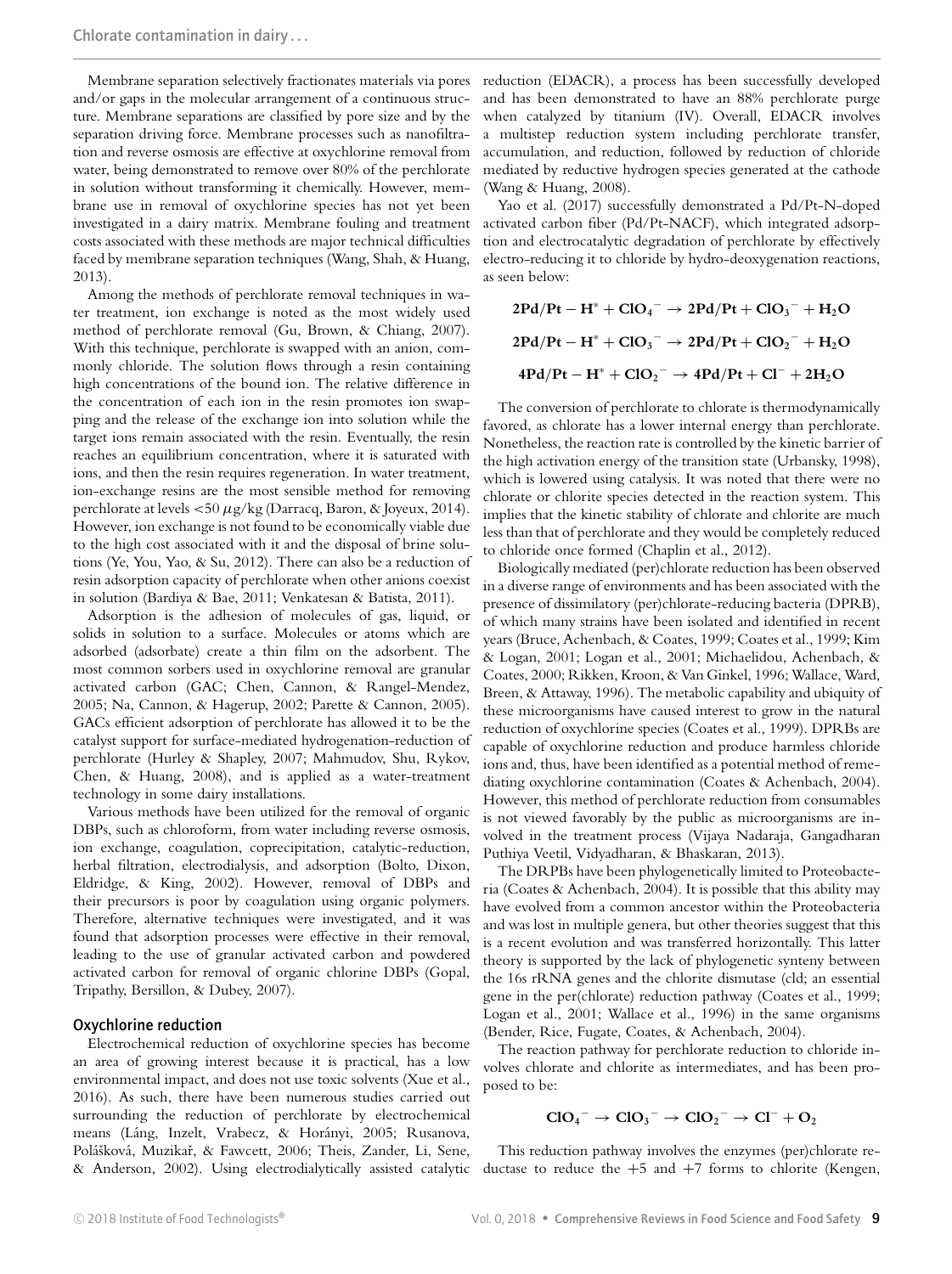Rikken, Hagen, Van Ginkel, & Stams, 1999), which is disproportionate to chloride and oxygen using chlorite dismutase (Rikken et al., 1996; Van Ginkel, Rikken, Kroon, & Kengen, 1996).

This eco-friendly method of oxychlorine removal, however, has low kinetics and is sensitive to temperature and pH, and its effectiveness in low concentration solutions needs to be focused upon if its application in large-scale processes is to be explored (Kumarathilaka, Oze, Indraratne, & Vithanage, 2016). However, this method can be incorporated into the regeneration of resins as demonstrated by Song et al. (2017), who generated an amine cross-linked magnetic biopolymer resin (AM bio-resin), and after adsorption, they utilized microbial treatment to reduce the now concentrated sample of perchlorate on the resin. This step both regenerated the resin while it eliminated perchlorate as chloride and oxygen.

An emerging technology in water and wastewater treatment is the use of a membrane biofilm reactor (MBfR), which utilizes a pressurized membrane supplying a biofilm on the membrane's exterior with the gaseous substrate (Martin & Nerenberg, 2012). Hydrogen-based MBfR has been used to remove a wide range of inorganic oxidized contaminants. It has been demonstrated that a wide range of chemicals, including chlorine DBPs; perchlorate, chlorate, chlorite, and dichloromethane, could be effectively reduced by a hydrogenotrophic biofilm using an electron acceptor like nitrate or oxygen (Chen, Liu, Peng, & Ni, 2017; Chung, Rittmann, Wright, & Bowman, 2007; Nerenberg & Rittmann, 2004; Nerenberg, Rittmann, & Najm, 2002).

A methane-based MBfR has also been shown to be applicable in perchlorate reduction and could be advantageous as methane is inexpensive, and in wastewater treatment it can provide a solution for energy recovery as methane is respired by anaerobic digestion of bio-solids (Liu, Zhang, & Ni, 2015; Sun et al., 2017; Wei, Zhou, Wang, Sun, & Wang, 2017). This approach also has the potential to reduce greenhouse gas emissions that are produced during wastewater treatment (Silva-Teira, Sánchez, Buntner, Rodríguez-Hernández, & Garrido, 2017; Sun, Pikaar, Sharma, Keller, & Yuan, 2015).

#### Conclusion

This review investigated the current literature surrounding chlorates and other chlorine DBPs and their importance to the food and, in particular, dairy industries. Chlorate and other chlorine DBPs are a growing concern in modern-day food production with the establishment of stringent regulations, which may affect production practices throughout the entire dairy production chain.

The toxicological implications driving these regulations have been the focus of many research groups in recent years, with chlorate in particular highlighted as an emerging residue of concern by EFSA. However, very little research has been carried out on this emerging residue in milk and dairy products and therefore it is crucial that future research addresses this deficiency, particularly as dairy products are often a major source of nutrition for some of the most vulnerable consumers within the population. It is vital that the factors affecting oxychlorine contamination within the dairy supply chain are identified and a comprehensive risk-benefit assessment is completed for CIP procedure development within the dairy supply chain.

It is recognized that the use of chlorine-based treatment throughout the CIP process through the use of chlorinated water and active chlorine detergents is not ideal considering the large catalog of associated DBPs. These drawbacks can be overcome

however by a better understanding of the reactions leading to their degradation and the steps needed to minimize their introduction into the dairy processing chain starting at the farm level. This is of particular concern with the risks of microbial contamination versus the risks associated with dietary DBP consumption which are controlled by CIP practices and its inputs. To ensure the safety of dairy products closer monitoring of detergents and processing water must be conducted during industrial production to minimize DBP contamination and hence increase consumer safety.

#### Acknowledgment

William P. McCarthy is the recipient of a Teagasc Walsh Fellowship award.

#### Authors' Contributions

W.P. McCarthy researched prior studies and compiled the manuscript with the assistance of T.F. O'Callaghan and J.T. Tobin. M. Danahar, D. Gleeson, C. O'Connor, and M.A Fenelon reviewed and contributed to the correction and final preparation of the manuscript.

#### Glossary of abbreviations

| <b>ACS</b>     | Active chlorine species                          |
|----------------|--------------------------------------------------|
| <b>ADI</b>     | Acceptable daily intake                          |
| <b>ALARA</b>   | As low as reasonably achievable                  |
| AM bio-resin   | Amine cross-linked magnetic biopolymer resin     |
| ARfD           | Acute reference dose                             |
| CE             | Capillary electrophoresis                        |
| cfu            | Colony forming units                             |
| <b>CIP</b>     | Clean-in-place                                   |
| cld            | Chlorite dismutase                               |
| <b>DBP</b>     | Disinfection by-product                          |
| <b>DPRB</b>    | Dissimilatory (per)chlorate-reducing bacteria    |
| <b>EDACR</b>   | Electrodialytically assisted catalytic reduction |
| <b>EME</b>     | Electromembrane extraction                       |
| <b>GAC</b>     | Granular activated carbon                        |
| IC             | Ion chromatography                               |
| IC-MS/MS       | Ion chromatography-tandem mass spectrometry      |
| ID IC-MS/MS    | Isotope dilution ion chromatography-tandem       |
|                | mass spectrometry                                |
| LC-MS          | Liquid chromatography with coupled<br>mass       |
|                | spectral detection                               |
| LC-MS/MS       | Liquid chromatography-tandem<br>spec-<br>mass    |
|                | trometry                                         |
| <b>LOD</b>     | Limit of detection                               |
| LOQ            | Limit of quantification                          |
| <b>MAD</b>     | Microwave-assisted digestion                     |
| MBfR           | Membrane biofilm reactor                         |
| MRL            | Maximum residue level                            |
| MS             | Mass spectrometry                                |
| MS/MS          | Tandem mass spectrometry                         |
| N/A            | Not applicable                                   |
| ND             | Not Determined                                   |
| <b>NIS</b>     | Natrium iodide symporter                         |
| <b>NOM</b>     | Natural organic matter                           |
| Pd/Pt-NACF     | Pd/Pt-N-doped activated carbon fiber             |
| T3             | Triiodothyronine                                 |
| T <sub>4</sub> | Thyroxine                                        |
| TDI            | Tolerable daily intake                           |
| <b>THM</b>     | Trihalomethane                                   |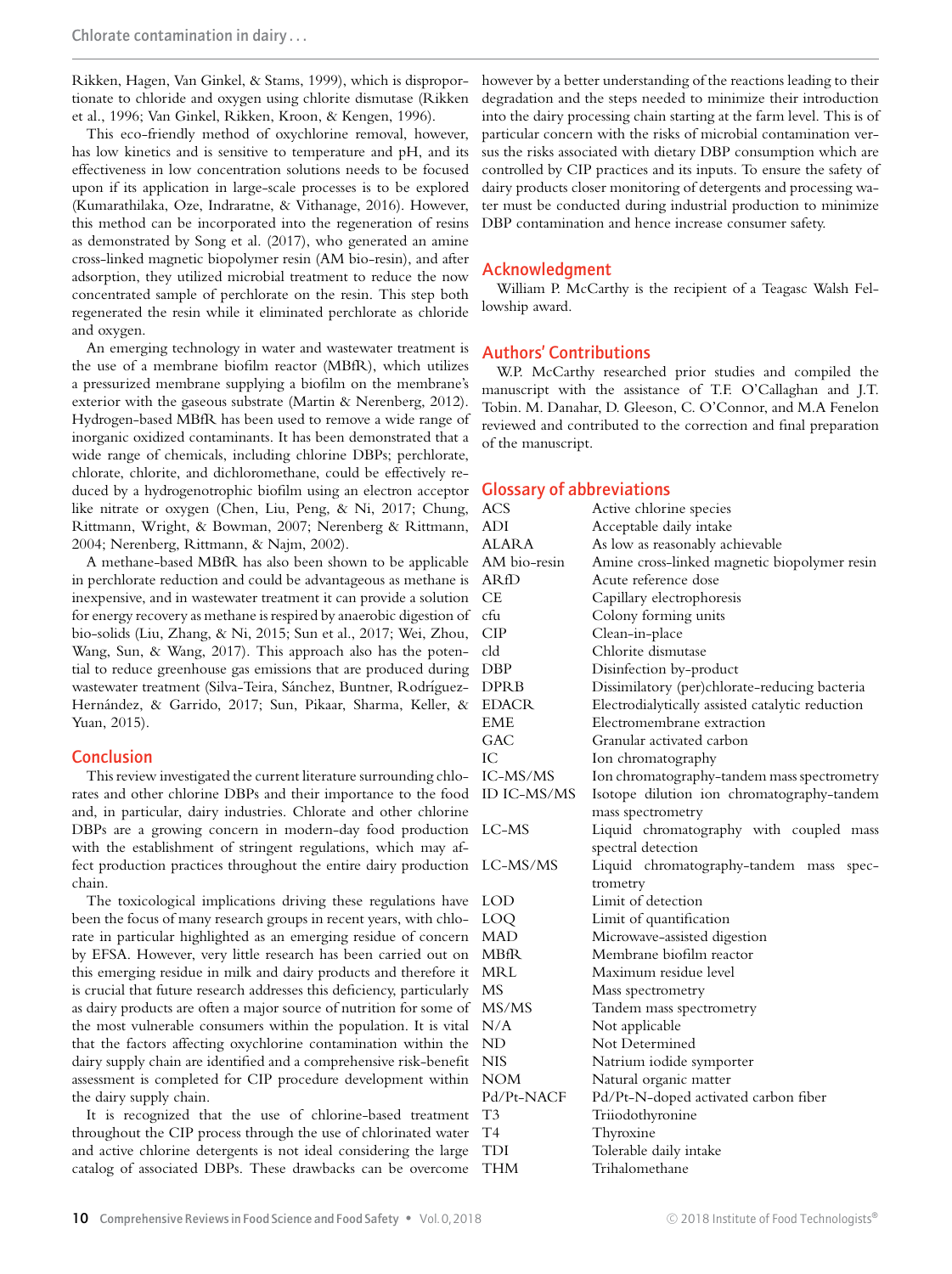#### **References**

- Aggazzotti, G., Righi, E., Fantuzzi, G., Biasotti, B., Ravera, G., Kanitz, S., . Leoni, V. (2004). Chlorination by-products (CBPs) in drinking water and adverse pregnancy outcomes in Italy. *Journal of Water and Health*, *2*(4), 233–247.
- Aieta, E. M., & Berg, J. D. (1986). A review of chlorine dioxide in drinking water treatment. *Journal-American Water Works Association*, *78*(6), 62–72.
- Al-Otoum, F., Al-Ghouti, M. A., Ahmed, T. A., Abu-Dieyeh, M., & Ali, M. (2016). Disinfection by-products of chlorine dioxide (chlorite, chlorate, and trihalomethanes): Occurrence in drinking water in Qatar. *Chemosphere*, *164*, 649–656.
- Anastassiades, M., Kolberg, D., Benkenstein, A., Eichhorn, E., Zechmann, S., Mack, D., ... Barth, A. (2016). Quick method for the analysis of numerous highly polar pesticides in foods of plant origin via LC-MS/MS involving simultaneous extraction with methanol (QuPPe-method). EU Reference Laboratory for pesticides requiring Single Residue Methods (EURL-SRM).
- Anderson, T. A., & Wu, T. H. (2002). Extraction, cleanup, and analysis of the perchlorate anion in tissue samples. *Bulletin of Environmental Contamination and Toxicology*, *68*(5), 684–691.
- Asami, M., Yoshida, N., Kosaka, K., Ohno, K., & Matsui, Y. (2013). Contribution of tap water to chlorate and perchlorate intake: A market-basket study. *Science of the Total Environment*, *463*, 199–208.
- AWWA Disinfection Systems Committee. (2008). Committee Report: Disinfection Survey, Part 1—Recent changes, current practices, and water quality. *Journal-American Water Works Association*, *100*(10), 76–90
- Baier-Anderson, C., Blount, B. C., LaKind, J. S., Naiman, D. Q., Wilbur, S. B., & Tan, S. (2006). Estimates of exposures to perchlorate from consumption of human milk, dairy milk, and water, and comparison to current reference dose. *Journal of Toxicology and Environmental Health, Part A*, *69*(4), 319–330.
- Bardiya, N., & Bae, J.-H. (2011). Dissimilatory perchlorate reduction: A review. *Microbiological research*, *166*(4), 237–254.
- Barron, L., & Paull, B. (2006). Simultaneous determination of trace oxyhalides and haloacetic acids using suppressed ion chromatography-electrospray mass spectrometry. *Talanta*, *69*(3), 621–630.
- Basheer, C., Lee, J., Pedersen-Bjergaard, S., Rasmussen, K. E., & Lee, H. K. (2010). Simultaneous extraction of acidic and basic drugs at neutral sample pH: A novel electro-mediated microextraction approach. *Journal of Chromatography A*, *1217*(43), 6661–6667.
- Basheer, C., Obbard, J. P., & Lee, H. K. (2005). Analysis of persistent organic pollutants in marine sediments using a novel microwave-assisted solvent extraction and liquid-phase microextraction technique. *Journal of Chromatography A*, *1068*(2), 221–228. https://doi.org/10.1016/j.chroma.2005.01.099.
- Bathina, G., Yadla, M., Burri, S., Enganti, R., Prasad Ch, R., Deshpande, P., ... Uppin, M. (2013). An unusual case of reversible acute kidney injury due to chlorine dioxide poisoning. *Renal Failure*, *35*(8), 1176–1178.
- Becker, D. V., Braverman, L. E., Delange, F., Dunn, J. T., Franklyn, J. A., Hollowell, J. G., . . . Rovet, J. F. (2006). Iodine supplementation for pregnancy and lactation—United States and Canada: Recommendations of the American Thyroid Association. *Thyroid*, *16*(10), 949–951.
- Beier, R. C., Hume, M. E., Anderson, R. C., Oliver, C. E., Callaway, T. R., Edrington, T. S., & Nisbet, D. J. (2007). HPLC determination of chlorate metabolism in bovine ruminal fluid §. *Journal of Environmental Science and Health Part B*, *42*(6), 717–726.
- Bender, K. S., Rice, M. R., Fugate, W. H., Coates, J. D., & Achenbach, L. A. (2004). Metabolic primers for detection of (per) chlorate-reducing bacteria in the environment and phylogenetic analysis of cld gene sequences. *Applied and Environmental Microbiology*, *70*(9), 5651–5658.
- Bolto, B., Dixon, D., Eldridge, R., & King, S. (2002). Removal of THM precursors by coagulation or ion exchange. *Water Research*, *36*(20), 5066–5073.
- Bolyard, M., Fair, P. S., & Hautman, D. P. (1992). Occurrence of chlorate in hypochlorite solutions used for drinking water disinfection. *Environmental science & technology*, *26*(8), 1663–1665.
- Breadmore, M. C., Haddad, P. R., & Fritz, J. S. (2001). Optimisation of the separation of anions by ion chromatography—Capillary electrophoresis using indirect UV detection. *Journal of Chromatography A*, *920*(1), 31– 40.
- Bremer, P. J., Fillery, S., & McQuillan, A. J. (2006). Laboratory scale clean-in-place (CIP) studies on the effectiveness of different caustic and acid wash steps on the removal of dairy biofilms. *International Journal of Food Microbiology*, *106*(3), 254–262.
- Bremer, P. J., & Seale, R. B. (2009). Clean-in-Place (CIP). Encyclopedia of Industrial Biotechnology: Bioprocess, Bioseparation, and Cell Technology. 1–8.
- Bruce, R. A., Achenbach, L. A., & Coates, J. D. (1999). Reduction of (per) chlorate by a novel organism isolated from paper mill waste. *Environmental Microbiology*, *1*(4), 319–329.
- Brunato, F., Garziera, M. G., & Briguglio, E. (2003). A severe methaemoglobinemia induced by nitrates: A case report. *European Journal of Emergency Medicine*, *10*(4), 326–330.
- Bylund, G. (2003). Dairy processing handbook: Tetra Pak processing systems. AB: Sweeden.

Caldwell, K. L., Jones, R., & Hollowell, J. G. (2005). Urinary iodine concentration: United States national health and nutrition examination survey 2001–2002. *Thyroid*, *15*(7), 692–699.

Campbell, N., Dary, O., Cappuccio, F. P., Neufeld, L. M., Harding, K. B., & Zimmermann, M. B. (2012). Collaboration to optimize dietary intakes of salt and iodine: A critical but overlooked public health issue. *Bulletin of the World Health Organization*, *90*(1), 73–74.

- Cañas, J. E., Cheng, Q., Tian, K., & Anderson, T. A. (2006). Optimization of operating conditions for the determination of perchlorate in biological samples using preconcentration/preelution ion chromatography. *Journal of Chromatography A*, *1103*(1), 102–109.
- Capuco, A., Rice, C., Baldwin, R., Bannerman, D. D., Paape, M., Hare, W., Sadeghi, A. (2005). Fate of dietary perchlorate in lactating dairy cows: Relevance to animal health and levels in the milk supply. *Proceedings of the National Academy of Sciences of the United States of America*, *102*(45), 16152–16157.
- Changani, S. D., Belmar-Beiny, M. T., & Fryer, P. J. (1997). Engineering and chemical factors associated with fouling and cleaning in milk processing. *Experimental Thermal and Fluid Science*, *14*(4), 392–406. https://doi.org/10.1016/S0894-1777(96)00141-0
- Chaplin, B. P., Reinhard, M., Schneider, W. F., Schuth, C., Shapley, J. R., ¨ Strathmann, T. J., & Werth, C. J. (2012). Critical review of Pd-based catalytic treatment of priority contaminants in water. *Environmental science & technology*, *46*(7), 3655–3670.
- Charles, L., & Pepin, D. (1998). Analysis of oxyhalides in water by ion chromatography–ionspray mass spectrometry. *Journal of Chromatography A*, *804*(1), 105–111.
- Chen, W., Cannon, F. S., & Rangel-Mendez, J. R. (2005). Ammonia-tailoring of GAC to enhance perchlorate removal. II: Perchlorate adsorption. *Carbon*, *43*(3), 581–590.
- Chen, X., Liu, Y., Peng, L., & Ni, B.-J. (2017). Perchlorate, nitrate, and sulfate reduction in hydrogen-based membrane biofilm reactor: Model-based evaluation. *Chemical Engineering Journal*, *316*, 82–90.
- Chung, J., Rittmann, B. E., Wright, W. F., & Bowman, R. H. (2007). Simultaneous bio-reduction of nitrate, perchlorate, selenate, chromate, arsenate, and dibromochloropropane using a hydrogen-based membrane biofilm reactor. *Biodegradation*, *18*(2), 199–209.
- Clark, R. M., Goodrich, J. A., & Deininger, R. A. (1986). Drinking water and cancer mortality. *Science of the Total Environment*, *53*(3), 153–172.
- Coates, J. D., & Achenbach, L. A. (2004). Microbial perchlorate reduction: Rocket-fuelled metabolism. *Nature Reviews Microbiology*, *2*(7), 569–580.
- Coates, J. D., Michaelidou, U., Bruce, R. A., O'Connor, S. M., Crespi, J. N., & Achenbach, L. A. (1999). Ubiquity and diversity of dissimilatory (per) chlorate-reducing bacteria. *Applied and Environmental Microbiology*, *65*(12), 5234–5241.
- Coleman, R. A. (2011). Human tissue in the evaluation of safety and efficacy of new medicines: A viable alternative to animal models? *ISRN pharmaceutics*, *2011*, 806789.
- Condie, L. W. (1986). Toxicological problems associated with chlorine dioxide. *Journal-American Water Works Association*, *78*(6), 73–78.
- Contu, A., Bajorek, M., Carlini, M., Meloni, P., Cocco, P., & Schintu, M. (2005). G6PD phenotype and red blood cell sensitivity to the oxidising action of chlorites in drinking water. *Annali di Igiene: Medicina Preventiva e di Comunita*, *17*(6), 509–518.
- Couri, D., Abdel-Rahman, M. S., & Bull, R. J. (1982). Toxicological effects of chlorine dioxide, chlorite and chlorate. *Environmental Health Perspectives*, *46*, 13–17.
- CVUA (Chemisches und Veterinaeruntersuchungsamt) Stuttgart. (2014). Fortfuehrung der Chlorat-Untersuchungen: Befunde im Trinkwasser. Report published on 2014 December 8. Retrieved from https://dl.dropbox usercontent.com/u/8384843/Homepage/CVUAS\_Chlorat\_InTrinkwasser\_ 2014.pdf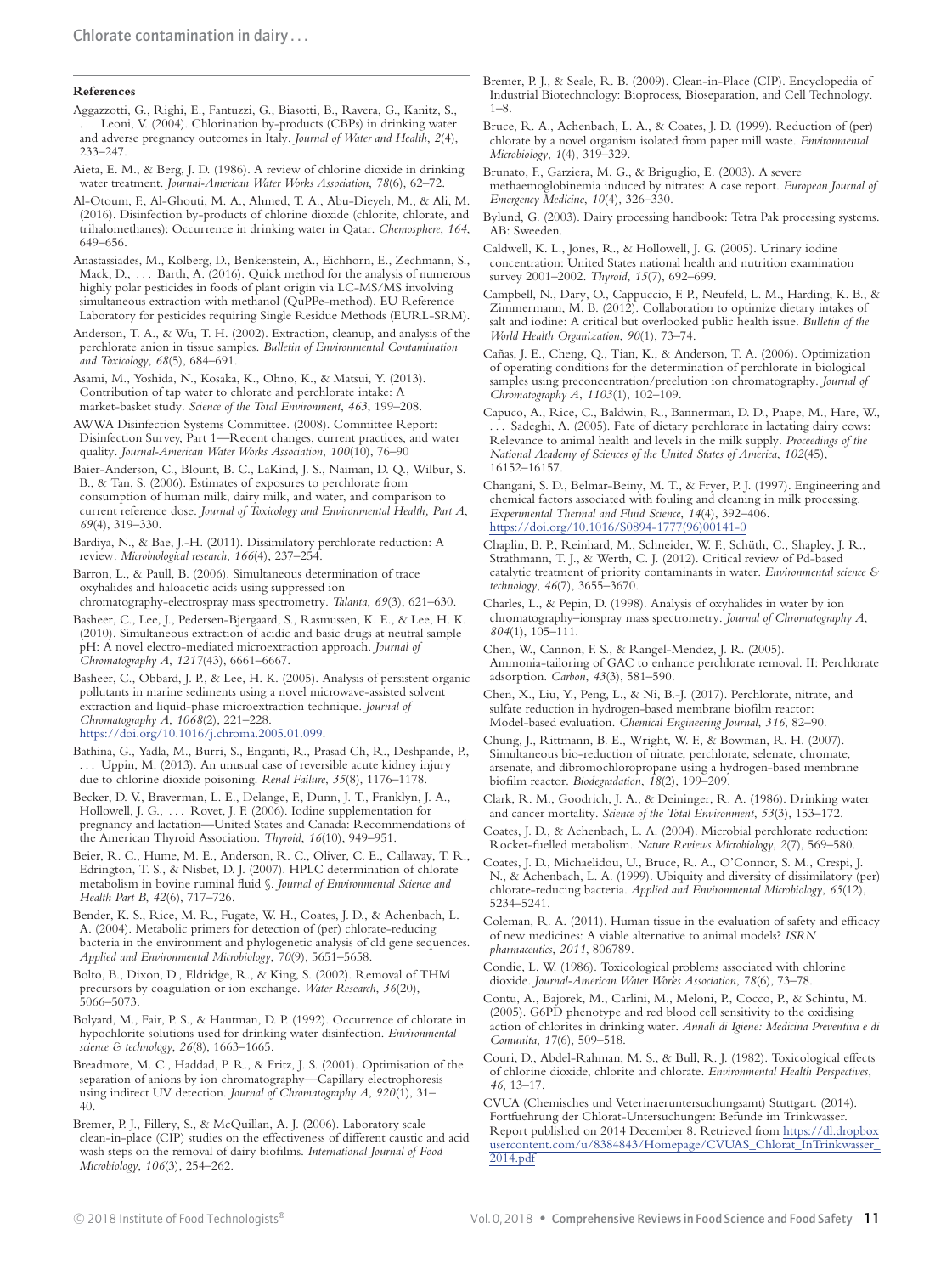Darracq, G., Baron, J., & Joyeux, M. (2014). Kinetic and isotherm studies on perchlorate sorption by ion-exchange resins in drinking water treatment. *Journal of Water Process Engineering*, *3*, 123–131.

Dasgupta, P. K., Martinelango, P. K., Jackson, W. A., Anderson, T. A., Tian, K., Tock, R. W., & Rajagopalan, S. (2005). The origin of naturally occurring perchlorate: The role of atmospheric processes. *Environmental Science & Technology*, *39*(6), 1569–1575.

Di Bernardo, J., Iosco, C., & Rhoden, K. J. (2011). Intracellular anion fluorescence assay for sodium/iodide symporter substrates. *Analytical Biochemistry*, *415*(1), 32–38.

Dodds, E. D., Kennish, J. M., von Hippel, F. A., Bernhardt, R., & Hines, M. E. (2004). Quantitative analysis of perchlorate in extracts of whole fish homogenates by ion chromatography: Comparison of suppressed conductivity detection and electrospray ionization mass spectrometry. *Analytical and Bioanalytical Chemistry*, *379*(5–6), 881–887.

Dohan, O., De la Vieja, A., Paroder, V., Riedel, C., Artani, M., Reed, M., . Carrasco, N. (2003). The sodium/iodide symporter (NIS): Characterization, regulation, and medical significance. *Endocrine Reviews*, *24*(1), 48–77.

Dowling, A. L., Martz, G. U., Leonard, J. L., & Zoeller, R. T. (2000). Acute changes in maternal thyroid hormone induce rapid and transient changes in gene expression in fetal rat brain. *Journal of Neuroscience*, *20*(6), 2255–2265.

Driedger, A. M., Rennecker, J. L., & Mariñas, B. J. (2000). Sequential inactivation of Cryptosporidium parvum oocysts with ozone and free chlorine. *Water Research*, *34*(14), 3591–3597.

Dyke, J. V., Kirk, A. B., Martinelango, P. K., & Dasgupta, P. K. (2006). Sample processing method for the determination of perchlorate in milk. *Analytica Chimica Acta*, *567*(1), 73–78.

EFSA Panel on Contaminants in the Food Chain (CONTAM). (2014). Scientific opinion on the risks to public health related to the presence of perchlorate in food, in particular fruits and vegetables. *EFSA Journal*, *12*(10), 3869. https://doi.org/10.2903/j.efsa.2014.3869.

EFSA Panel on Contaminants in the Food Chain (CONTAM). (2015). Risks for public health related to the presence of chlorate in food. *EFSA Journal*, *13*(6), 4135. https://doi.org/10.2903/j.efsa.2015.4135

El Aribi, H., Le Blanc, Y. J., Antonsen, S., & Sakuma, T. (2006). Analysis of perchlorate in foods and beverages by ion chromatography coupled with tandem mass spectrometry (IC-ESI-MS/MS). *Analytica Chimica Acta*, *567*(1), 39–47.

Elmoslemany, A. M., & Keefe, G. P. (2008). Risk factors associated with bulk tank milk quality in Prince Edward Island dairy herds. NMC 47th Annual Meeting Proceedings, New Orleans, Louisiana, 20–23 January 2008, pp. 238–239.

Erdemgil, Y., Gözet, T., Can, Ö., Ünsal, İ., & Özpınar, A. (2016). Perchlorate levels found in tap water collected from several cities in Turkey. *Environmental Monitoring and Assessment*, *188*(3), 158.

Eskandari, S., Loo, D. D., Dai, G., Levy, O., Wright, E. M., & Carrasco, N. (1997). Thyroid Na+/I− symporter Mechanism, stoichiometry, and specificity. *Journal of Biological Chemistry*, *272*(43), 27230–27238.

FAO/WHO. (2007). Sixty-eighth report of the Joint FAO/WHO Expert Committee on Food Additives. Evaluation of certain additives and contaminants. WHO Technical Report Series 947; Retrieved from http://apps.who.int/iris/bitstream/handle/10665/43870/9789241209472\_ eng.pdf?sequence=1 (accessed 23, 2018).

FAO/WHO. (2009). Benefits and risks of the use of chlorine-containing disinfectants in food production and food processing: Report of a joint FAO/WHO Expert Meeting Ann Arbor, MI, USA, 27–30 May 2008.

Farn, R. J. (2006). *Chemistry and Technology of Surfactants*. Oxford, UK: Blackwell Publishing.

Fischer, W., Schilter, B., Tritscher, A., & Stadler, R. (2011). Contaminants of milk and dairy products: Contamination resulting from farm and dairy practices. *Encyclopedia of Dairy Sciences*, *2*, 887–897.

Foo, L. C., Zainab, T., Nafikudin, M., & Letchuman, G. R. (1996). Salt: An ineffective vehicle for iodine delivery to young children in rural Sarawak. *Annales d'Endocrinologie*, *57*(6), 470–475.

García-Saura, P., & Serrano, Á. C. (2013). Methaemoglobinaemia in a healthy patient after using topical anaesthetic cream, for laser depilation. *Revista Espanola de Anestesiologia y Reanimacion*, *60*(5), 284–287.

Garcia-Villanova, R. J., Leite, M. V. O. D., Hierro, J. M. H., de Castro Alfageme, S., & Hernandez, C. G. (2010). Occurrence of bromate, chlorite, and chlorate in drinking waters disinfected with hypochlorite reagents. Tracing their origins. *Science of the Total Environment*, *408*(12), 2616– 2620.

Gates, D., Ziglio, G., & Ozekin, K. (2009). State of the science of chlorine dioxide in drinking water. Chapter 2: Chlorine dioxide chemistry reactions and disinfection by-products. Water Research Foundation, US, 30–32.

Gil, M. I., Marín, A., Andujar, S., & Allende, A. (2016). Should chlorate residues be of concern in fresh-cut salads?. *Food Control*, *60*, 416–421.

Gil, M. I., Selma, M. V., López-Gálvez, F., & Allende, A. (2009). Fresh-cut product sanitation and wash water disinfection: Problems and solutions. *International Journal of Food Microbiology*, *134*(1), 37–45. https://doi.org/10.1016/j.ijfoodmicro.2009.05.021

Gleeson, D., & O'Brien, B. (2011). Chemical analysis of detergent-steriliser products. Retrieved from https://www.teagasc.ie/media/website/animals/ dairy/research-farms/Chemicalanalysisofdetergentsterilizerproducts201801. pdf

Gleeson, D., & O'Brien, B. (2013). The effect of using nonchlorine products for cleaning and sanitising milking equipment on bacterial numbers and residues in milk. *International Journal of Dairy Technology*, *66*(2), 182–188.

Gopal, K., Tripathy, S. S., Bersillon, J. L., & Dubey, S. P. (2007). Chlorination byproducts, their toxicodynamics and removal from drinking water. *Journal of Hazardous Materials*, *140*(1), 1–6.

Gordon, G., Adam, L., & Bubnis, B. (1995). Minimizing chlorate ion formation. *Journal-American Water Works Association*, *87*(6), 97–106.

Gordon, G., & Rosenblatt, A. (1997). Gaseous, chlorine-free chlorine dioxide for drinking water. *Chemical Oxidation: Technologies for the Nineties*, *5*, 250.

Gordon, G., & Tachiyashiki, S. (1991). Kinetics and mechanism of formation of chlorate ion from the hypochlorous acid/chlorite ion reaction at pH 6–10. *Environmental Science & Technology*, *25*(3), 468–474.

Greer, M. A., Goodman, G., Pleus, R. C., & Greer, S. E. (2002). Health effects assessment for environmental perchlorate contamination: The dose response for inhibition of thyroidal radioiodine uptake in humans. *Environmental Health Perspectives*, *110*(9), 927.

Gu, B., Brown, G. M., & Chiang, C.-C. (2007). Treatment of perchlorate-contaminated groundwater using highly selective, regenerable ion-exchange technologies. *Environmental Science & Technology*, *41*(17), 6277–6282.

Hautman, D. P., & Munch, D. J. (1997). Method 300.1 Determination of inorganic anions in drinking water by ion chromatography. Environmental Protection Agency: Ohio.

Hautman, D. P., & Munch, D. J. (1999). Determination of perchlorate in drinking water using ion chromatography. U.S. Environmental Protection Agency, Method 314.0. Cincinnati, Ohio: National Exposure Research Laboratory, Office of Research and Development, U.S. EPA.

Hedrick, E., Behymer, T., Slingsby, R., & Munch, D. (2005). Method 332.0, Determination of perchlorate in drinking water by ion chromatography with suppressed conductivity and electrospray ionization mass spectrometry, Revision 1.0. (Vol. 49). Report EPA/600/R-05.

Hepperle, J., Wolheim, A., Kolberg, D., Wildgrube, C., Kaufmann-Horlacher, I., Anastassiades, M., & Scherbaum, E. (2005). Analysis of perchlorate in food samples of plant origin applying the QuPPe-method and LC-MS/MS. *Regulation (EC)*, *396*, 6.

Hoigné, J., & Bader, H. (1994). Kinetics of reactions of chlorine dioxide (OClO) in water. I. Rate constants for inorganic and organic compounds. *Water Research*, *28*(1), 45–55.

Hollowell, J. G., Staehling, N. W., Hannon, W. H., Flanders, D. W., Gunter, E. W., Maberly, G. F., ... Garbe, P. L. (1998). Iodine nutrition in the United States. Trends and public health implications: Iodine excretion data from National Health and Nutrition Examination Surveys I and III (1971–1974 and 1988–1994). *The Journal of Clinical Endocrinology & Metabolism*, *83*(10), 3401–3408.

Hurley, K. D., & Shapley, J. R. (2007). Efficient heterogeneous catalytic reduction of perchlorate in water. *Environ Sci Technol*, *41*(6), 2044–2049.

Kaufmann-Horlacher, I., Ströher-Kolberg, D., Wildgrube, C., & Cerchia, G. (2014). Chlorate residues in carrots traced to chlorinated water used in post-harvest treatment. Retrieved from http://www.cvuas.de/pub/ beitrag.asp?subid=1&Thema\_ID=5&ID=1854&lang=EN&Pdf=No

Kengen, S. W., Rikken, G. B., Hagen, W. R., Van Ginkel, C. G., & Stams, A. J. (1999). Purification and characterization of (per) chlorate reductase from the chlorate-respiring strain GR-1. *Journal of Bacteriology*, *181*(21), 6706–6711.

Kettlitz, B., Kemendi, G., Thorgrimsson, N., Cattoor, N., Verzegnassi, L., Le Bail-Collet, Y., ... Stadler, R. H. (2016). Why chlorate occurs in potable water and processed foods: A critical assessment and challenges faced by the food industry. *Food Additives & Contaminants: Part A*, *33*(6), 968–982.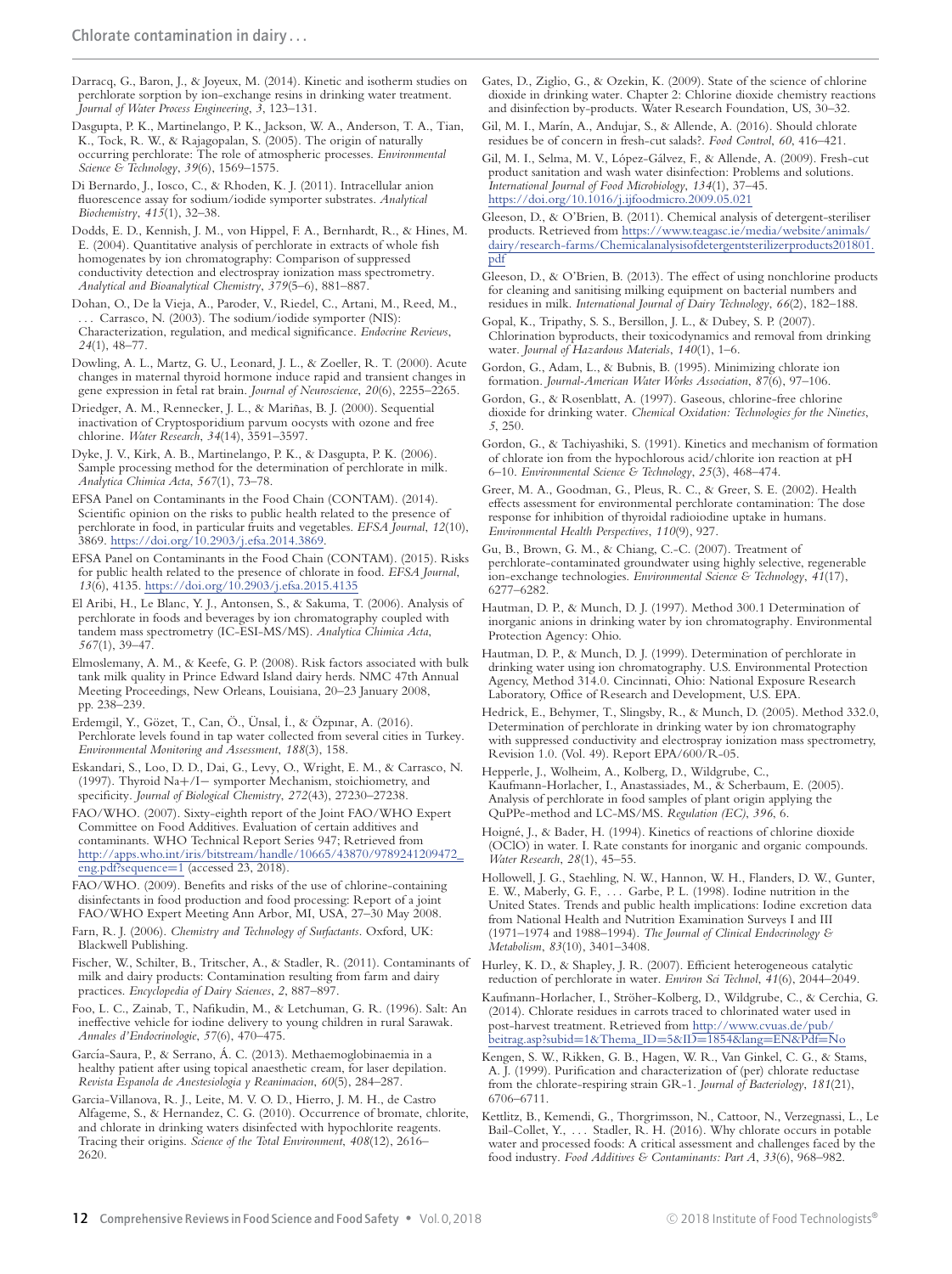Kim, K., & Logan, B. E. (2001). Microbial reduction of perchlorate in pure and mixed culture packed-bed bioreactors. *Water Research*, *35*(13), 3071–3076.

Kiplagat, I. K., Doan, T. K. O., Kubáň, P., & Boček, P. (2011). Trace determination of perchlorate using electromembrane extraction and capillary electrophoresis with capacitively coupled contactless conductivity detection. *Electrophoresis*, *32*(21), 3008–3015.

Kirk, A. B., Martinelango, P. K., Tian, K., Dutta, A., Smith, E. E., & Dasgupta, P. K. (2005). Perchlorate and iodide in dairy and breast milk. *Environmental Science & Technology*, *39*(7), 2011–2017.

Kirk, A. B., Smith, E. E., Tian, K., Anderson, T. A., & Dasgupta, P. K. (2003). Perchlorate in milk. *Environmental Science & Technology*, *37*(21), 4979–4981.

Krasner, S. W., Weinberg, H. S., Richardson, S. D., Pastor, S. J., Chinn, R., Sclimenti, M. J., ... Thruston, A. D., Jr. (2006). Occurrence of a new generation of disinfection byproducts. *Environmental Science & Technology*, *40*(23), 7175–7185.

Krynitsky, A. J., Niemann, R. A., Williams, A. D., & Hopper, M. L. (2006). Streamlined sample preparation procedure for determination of perchlorate anion in foods by ion chromatography–tandem mass spectrometry. *Analytica Chimica Acta*, *567*(1), 94–99.

Kumarathilaka, P., Oze, C., Indraratne, S., & Vithanage, M. (2016). Perchlorate as an emerging contaminant in soil, water and food. *Chemosphere*, *150*, 667–677.

Kumari, S., & Sarkar, P. K. (2014). In vitro model study for biofilm formation by Bacillus cereus in dairy chilling tanks and optimization of clean-in-place (CIP) regimes using response surface methodology. *Food Control*, *36*(1), 153–158.

Láng, G., Inzelt, G., Vrabecz, A., & Horányi, G. (2005). Electrochemical aspects of some specific features connected with the behavior of iron group metals in aqueous perchloric acid/perchlorate media. *Journal of Electroanalytical Chemistry*, *582*(1), 249–257.

Lister, M. (1956). Decomposition of sodium hypochlorite: The catalyzed reaction. *Canadian Journal of Chemistry*, *34*(4), 479–488.

Liu, Y., Zhang, Y., & Ni, B.-J. (2015). Zero valent iron simultaneously enhances methane production and sulfate reduction in anaerobic granular sludge reactors. *Water Research*, *75*, 292–300.

Logan, B. E., Zhang, H., Mulvaney, P., Milner, M. G., Head, I. M., & Unz, R. F. (2001). Kinetics of perchlorate-and chlorate-respiring bacteria. *Applied and Environmental Microbiology*, *67*(6), 2499–2506.

Mahmudov, R., Shu, Y., Rykov, S., Chen, J., & Huang, C. P. (2008). The reduction of perchlorate by hydrogenation catalysts. *Applied Catalysis B: Environmental*, *81*(1), 78–87.

Markel, H. (1987). "When it rains it pours": Endemic goiter, iodized salt, and David Murray Cowie, MD. *American Journal of Public Health*, *77*(2), 219–229.

Martin, K. J., & Nerenberg, R. (2012). The membrane biofilm reactor (MBfR) for water and wastewater treatment: Principles, applications, and recent developments. *Bioresource Technology*, *122*, 83–94.

Martinelango, P. K., Anderson, J. L., Dasgupta, P. K., Armstrong, D. W., Al-Horr, R. S., & Slingsby, R. W. (2005). Gas-phase ion association provides increased selectivity and sensitivity for measuring perchlorate by mass spectrometry. *Analytical Chemistry*, *77*(15), 4829–4835.

McCaslin, D. R. (2013). Detergent properties A2 - Lennarz, William J. In M. D. Lane (Ed.), *Encyclopedia of Biological Chemistry* (pp. 644–648). Waltham: Academic Press.

McDonnell, G., & Russell, A. D. (1999). Antiseptics and disinfectants: Activity, action, and resistance. *Clinical Microbiology Reviews*, *12*(1), 147–179.

Mensinga, T. T., Speijers, G. J., & Meulenbelt, J. (2003). Health implications of exposure to environmental nitrogenous compounds. *Toxicological Reviews*, *22*(1), 41–51.

Michaelidou, U., Achenbach, L. A., & Coates, J. D. (2000). Isolation and characterization of two novel per (chlorate)-reducing bacteria from swine waste lagoons. *Environmental Science Research*, *57*, 271–284.

Murray, C. W., Egan, S. K., Kim, H., Beru, N., & Bolger, P. M. (2008). US Food and Drug Administration's Total Diet Study: Dietary intake of perchlorate and iodine. *Journal of Exposure Science and Environmental Epidemiology*, *18*(6), 571.

Murray, R., Granner, D., Mayes, P., & Rodwell, V. (2000). Red and white blood cells. In R. K., Granner, P. A. Mayes, & V. W. Rodwell (Eds.), *Harpers's Biochemistry* (pp. 780–786). USA: McGraw-Hill.

Na, C., Cannon, F. S., & Hagerup, B. (2002). Perchlorate Removal via Iron-preloaded GAC and Borohydride Regeneration. *Journal-American Water Works Association*, *94*(11), 90–102.

Negro, R., Soldin, O., Obregon, M.-J., & Stagnaro-Green, A. (2011). Hypothyroxinemia and pregnancy. *Endocrine Practice*, *17*(3), 422–429.

Nerenberg, R., & Rittmann, B. (2004). Hydrogen-based, hollow-fiber membrane biofilm reactor for reduction of perchlorate and other oxidized contaminants. *Water Science and Technology*, *49*(11–12), 223–230.

Nerenberg, R., Rittmann, B. E., & Najm, I. (2002). Perchlorate reduction in a hydrogen-based membrane–biofilm reactor. *Journal-American Water Works Association*, *94*(11), 103–114.

Nieminski, E. C., Chaudhuri, S., & Lamoreaux, T. (1993). The occurrence of DBPs in Utah drinking waters. *Journal-American Water Works Association*, *85*(9), 98–105.

Ouhoummane, N., Levallois, P., & Gingras, S. (2004). Thyroid function of newborns and exposure to chlorine dioxide by-products. *Archives of Environmental Health: An International Journal*, *59*(11), 582–587.

Palabiyik, I., Yilmaz, M. T., Fryer, P. J., Robbins, P. T., & Toker, O. S. (2015). Minimising the environmental footprint of industrial-scaled cleaning processes by optimisation of a novel clean-in-place system protocol. *Journal of Cleaner Production*, *108*, 1009–1018. https://doi.org/10.1016/j.jclepro.2015.07.114

Parette, R., & Cannon, F. S. (2005). The removal of perchlorate from groundwater by activated carbon tailored with cationic surfactants. *Water Research*, *39*(16), 4020–4028.

Paul, T., Jana, A., Das, A., Mandal, A., Halder, S. K., Mohapatra, P. K. D., & Mondal, K. C. (2014). Smart cleaning-in-place process through crude keratinase: An eco-friendly cleaning techniques towards dairy industries. *Journal of Cleaner Production*, *76*, 140–153.

Pearce, E. N., Andersson, M., & Zimmermann, M. B. (2013). Global iodine nutrition: Where do we stand in 2013?. *Thyroid*, *23*(5), 523–528.

Pereira, J. T., Costa, A. O., de Oliveira Silva, M. B., Schuchard, W., Osaki, S. C., de Castro, E. A., . . . Soccol, V. T. (2008). Comparing the efficacy of chlorine, chlorine dioxide, and ozone in the inactivation of Cryptosporidium parvum in water from Parana State, Southern Brazil. *Applied Biochemistry and Biotechnology*, *151*(2–3), 464–473. https://doi.org/10.1007/s12010-008-8214-3

Piepiórka-Stepuk, J., & Diakun, J. (2014). Numerical analysis of fluid flow velocity between plates channel of heat exchanger by different surface configuration in reference to the effects of cleaning. *Italian Journal of Food Science*, *26*(2), 210–220.

Piepiorka-Stepuk, J., Diakun, J., & Mierzejewska, S. (2016). ´ Poly-optimization of cleaning conditions for pipe systems and plate heat exchangers contaminated with hot milk using the cleaning in place method. *Journal of Cleaner Production*, *112*, 946–952.

Pisarenko, A. N., Stanford, B. D., Quiñones, O., Pacey, G. E., Gordon, G., & Snyder, S. A. (2010). Rapid analysis of perchlorate, chlorate and bromate ions in concentrated sodium hypochlorite solutions. *Analytica Chimica Acta*, *659*(1), 216–223.

PubChem. National Center for Biotechnology Information. PubChem Compound Database; CID = 24870. Retrieved from https://pubchem.ncbi.nlm.nih.gov/compound/24870

Regulation, E. (2004). No 853/2004 of the European Parliament and of the Council of 29 April 2004 laying down specific hygiene rules for food of animal origin. *Official Journal of the European Union*, *30*(2004), 151.

Richardson, S. D. (2012). Environmental mass spectrometry: Emerging contaminants and current issues. *Analytical Chemistry*, *84*(2), 747–778. https://doi.org/10.1021/ac202903d

Richardson, S. D., Plewa, M. J., Wagner, E. D., Schoeny, R., & Demarini, D. M. (2007). Occurrence, genotoxicity, and carcinogenicity of regulated and emerging disinfection by-products in drinking water: A review and roadmap for research. *Mutation Research*, *636*(1–3), 178–242. https://doi.org/10.1016/j.mrrev.2007.09.001

Righi, E., Bechtold, P., Tortorici, D., Lauriola, P., Calzolari, E., Astolfi, G., . . . Aggazzotti, G. (2012). Trihalomethanes, chlorite, chlorate in drinking water and risk of congenital anomalies: A population-based case-control study in Northern Italy. *Environmental Research*, *116*, 66–73.

Rikken, G., Kroon, A., & Van Ginkel, C. (1996). Transformation of (per) chlorate into chloride by a newly isolated bacterium: Reduction and dismutation. *Applied Microbiology and Biotechnology*, *45*(3), 420–426.

Routt, J., Mackey, E., Noack, R., Passantino, L., Connell, G., Sacco, A., . . . Whitby, E. (2008). Committee report: Disinfection survey, part 1-Recent changes, current practices, and water quality. *American Water Works Association*, *100*(10). 76–90.

Rusanova, M. Y., Polášková, P., Muzikař, M., & Fawcett, W. R. (2006). Electrochemical reduction of perchlorate ions on platinum-activated nickel. *Electrochimica Acta*, *51*(15), 3097–3101.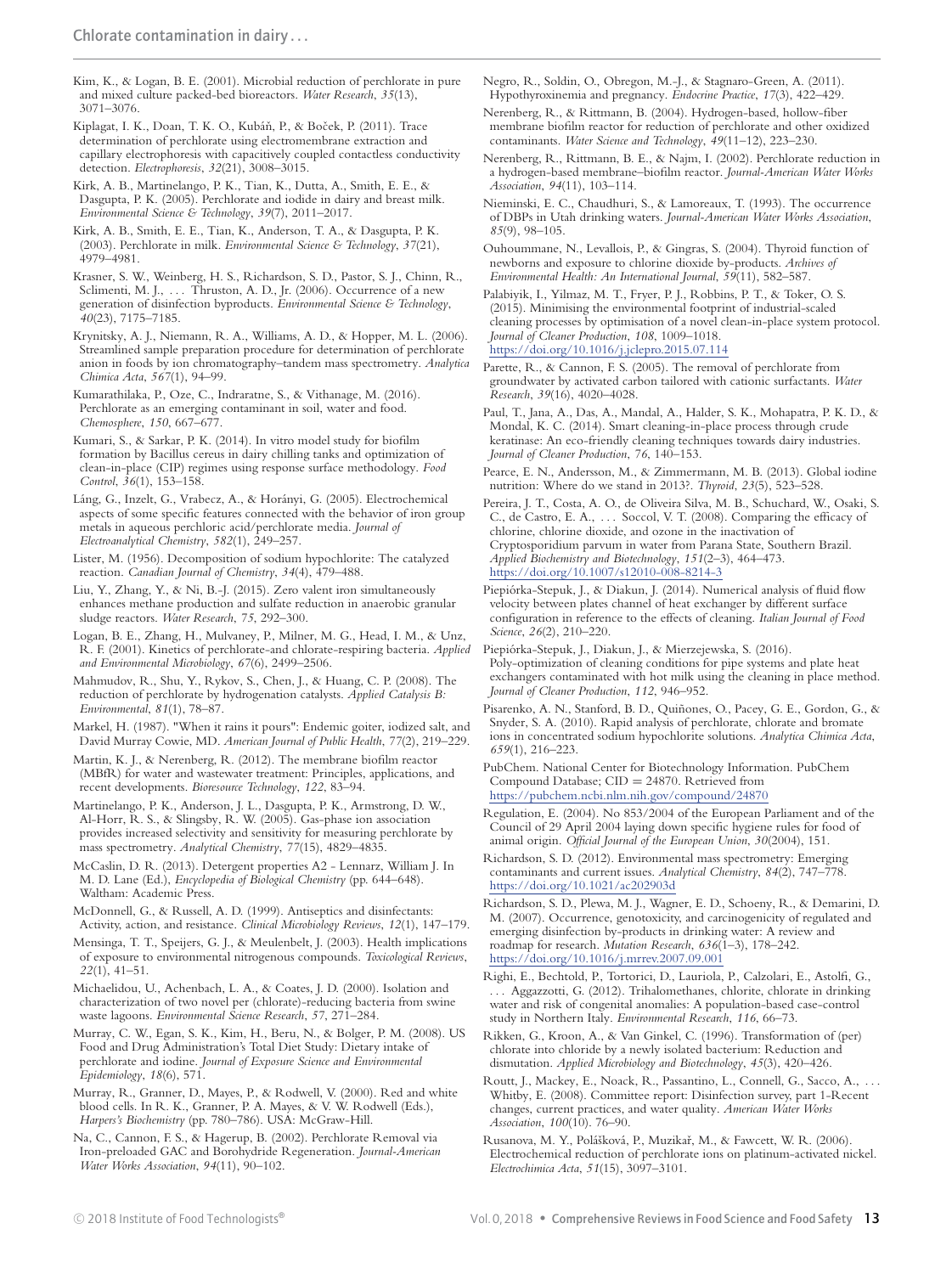Rysstad, G., & Kolstad, J. (2006). Extended shelf life milk—advances in technology. *International journal of dairy technology*, *59*(2), 85–96.

Sadeq, M., Moe, C. L., Attarassi, B., Cherkaoui, I., ElAouad, R., & Idrissi, L. (2008). Drinking water nitrate and prevalence of methemoglobinemia among infants and children aged 1–7 years in Moroccan areas. *International Journal of Hygiene and Environmental Health*, *211*(5), 546–554.

Sanchez, C., Blount, B., Valentin-Blasini, L., Lesch, S., & Krieger, R. (2008). Perchlorate in the feed–dairy continuum of the southwestern United States. *Journal of Agricultural and Food Chemistry*, *56*(13), 5443–5450.

Savin, S., Cvejic, D., Nedic, O., & Radosavljevic, R. (2003). Thyroid hormone synthesis and storage in the thyroid gland of human neonates. *Journal of Pediatric Endocrinology and Metabolism*, *16*(4), 521–528.

Schier, J. G., Wolkin, A. F., Valentin-Blasini, L., Belson, M. G., Kieszak, S. M., Rubin, C. S., & Blount, B. C. (2010). Perchlorate exposure from infant formula and comparisons with the perchlorate reference dose. *Journal of Exposure Science and Environmental Epidemiology*, *20*(3), 281.

Schmidt-Marzinkowski, J., See, H. H., & Hauser, P. C. (2013). Electric field-driven extraction of inorganic anions across a polymer inclusion membrane. *Electroanalysis*, *25*(8), 1879–1886.

Silva-Teira, A., Sánchez, A., Buntner, D., Rodríguez-Hernández, L., & Garrido, J. M. (2017). Removal of dissolved methane and nitrogen from anaerobically treated effluents at low temperature by MBR post-treatment. *Chemical Engineering Journal*, *326*, 970–979.

Smith, D. J., & Taylor, J. B. (2011). Chlorate analyses in matrices of animal origin. *Journal of Agricultural and Food Chemistry*, *59*(5), 1598–1606.

Snyder, S. A., Stanford, B. D., Pisarenko, A. N., Gilbert, G., & Asami, M. (2009). Hypochlorite: An assessment of factors that influence the formation of perchlorate and other contaminants. AWWA and Water Research Foundation Rept. Retrieved from www.awwa.org/portals/0/files/legreg/documents/hypochloriteassess.pdf (accessed March 23, 2018).

Snyder, S. A., Vanderford, B. J., & Rexing, D. J. (2005). Trace analysis of bromate, chlorate, iodate, and perchlorate in natural and bottled waters. *Environmental Science & Technology*, *39*(12), 4586–4593.

Soga, T., & Imaizumi, M. (2001). Capillary electrophoresis method for the analysis of inorganic anions, organic acids, amino acids, nucleotides, carbohydrates, and other anionic compounds. *Electrophoresis*, *22*(16), 3418–3425.

Song, W., Gao, B., Wang, H., Xu, X., Xue, M., Zha, M., & Gong, B. (2017). The rapid adsorption-microbial reduction of perchlorate from aqueous solution by novel amine-crosslinked magnetic biopolymer resin. *Bioresource Technology*, *240*, 68–76. https://doi.org/10.1016/j.biortech.2017.03.064

Squatrito, S., Vigneri, R., RYBELLO, F., Ermans, A., Polley, R., & Ingbar, S. (1986). Prevention and treatment of endemic iodine-deficiency goiter by iodination of a municipal water supply. *The Journal of Clinical Endocrinology & Metabolism*, *63*(2), 368–375.

Stanford, B. D., Pisarenko, A. N., Snyder, S. A., & Gordon, G. (2011). Perchlorate, bromate, and chlorate in hypochlorite solutions: Guidelines for utilities. *Journal-American Water Works Association*, *103*(6), 71–83.

Suárez, L., Díez, M. A., García, R., & Riera, F. A. (2012). Membrane technology for the recovery of detergent compounds: A review. *Journal of Industrial and Engineering Chemistry*, *18*(6), 1859–1873. https://doi.org/10.1016/j.jiec.2012.05.015

Suhren, G., & Reichmuth, J. (2003). Messbarkeit und Entwicklung der hygienischen Wertigkeit des Rohstoffs Milch. *Kieler Milchwirtschaftliche Forschungsberichte*, *55*(1), 5–36.

Sun, J., Dai, X., Peng, L., Liu, Y., Wang, Q., & Ni, B. J. (2017). A biofilm model for assessing perchlorate reduction in a methane-based membrane biofilm reactor. *Chemical Engineering Journal*, *327*, 555–563.

Sun, J., Pikaar, I., Sharma, K. R., Keller, J., & Yuan, Z. (2015). Feasibility of sulfide control in sewers by reuse of iron rich drinking water treatment sludge. *Water Research*, *71*, 150–159.

Tamime, A. Y, (Ed.) (2009a).*Cleaning-in-place: Dairy, Food and Beverage Operations* (Vol. 13). John Wiley & Sons.

Tamime, A. Y. (2009b). *Milk processing and quality management*. Chichester, UK: John Wiley & Sons.

Tan, T. Y., Basheer, C., Ng, K. P., & Lee, H. K. (2012). Electro membrane extraction of biological anions with ion chromatographic analysis. *Analytica Chimica Acta*, *739*, 31–36. https://doi.org/10.1016/j.aca.2012.06.007

Te Giffel, M. (2003). Good hygiene practice in milk processing. In G. Smit (Ed.), *Dairy Processing-Improving Quality* (pp. 68–79). Cambridge, UK: Woodhead Publishing Limited.

Theis, T. L., Zander, A. K., Li, X., Sene, J., & Anderson, M. A. (2002). Electrochemical and photocatalytic reduction of perchlorate ion. *Journal of Water Supply: Research and Technology-AQUA*, *51*(7), 367–374.

Tratnyek, P. G., & Hoigné, J. (1994). Kinetics of reactions of chlorine dioxide (OCIO) in water—II. *Quantitative structure-activity relationships for phenolic compounds. Water Research*, *28*(1), 57–66.

Umbreit, J. (2007). Methemoglobin—it's not just blue: A concise review. *American Journal of Hematology*, *82*(2), 134–144.

Urbansky, E. T. (1998). Perchlorate chemistry: Implications for analysis and remediation. *Bioremediation Journal*, *2*(2), 81–95.

Valls, C., Pujadas, G., Garcia-Vallve, S., & Mulero, M. (2011). Characterization of the protease activity of detergents. Laboratory practicals for studying the protease profile and activity of various commercial detergents. *Biochemistry and Molecular Biology Education*, *39*(4), 280–290.

van den Hove, M. F., Beckers, C., Devlieger, H., de Zegher, F., & De Nayer, P. (1999). Hormone synthesis and storage in the thyroid of human preterm and term newborns: Effect of thyroxine treatment. *Biochemie*, *81*(5), 563–570.

Van Ginkel, C., Rikken, G., Kroon, A., & Kengen, S. (1996). Purification and characterization of chlorite dismutase: A novel oxygen-generating enzyme. *Archives of Microbiology*, *166*(5), 321–326.

Van Sande, J., Massart, C., Beauwens, R., Schoutens, A., Costagliola, S., Dumont, J. E., & Wolff, J. (2003). Anion selectivity by the sodium iodide symporter. *Endocrinology*, *144*(1), 247–252.

Van Vliet, G. (1999). Neonatal hypothyroidism: Treatment and outcome. *Thyroid*, *9*(1), 79–84.

Venkatesan, A. K., & Batista, J. R. (2011). Investigation of factors affecting the bioregeneration process for perchlorate-laden gel-type anion-exchange resin. *Bioremediation Journal*, *15*(1), 1–11. https://doi.org/10.1080/10889868.2010.547997

Vijaya Nadaraja, A., Gangadharan Puthiya Veetil, P., Vidyadharan, A., & Bhaskaran, K. (2013). Kinetics of chlorite dismutase in a perchlorate degrading reactor sludge. *Environmental Technology*, *34*(16), 2353– 2359.

Wagener, F. A., Eggert, A., Boerman, O. C., Oyen, W. J., Verhofstad, A., Abraham, N. G., . . . Figdor, C. G. (2001). Heme is a potent inducer of inflammation in mice and is counteracted by heme oxygenase. *Blood*, *98*(6), 1802–1811.

Wallace, W., Ward, T., Breen, A., & Attaway, H. (1996). Identification of an anaerobic bacterium which reduces perchlorate and chlorate as Wolinella succinogenes. *Journal of Industrial Microbiology & Biotechnology*, *16*(1), 68–72.

Wang, D., & Huang, C. (2008). Electrodialytically assisted catalytic reduction (EDACR) of perchlorate in dilute aqueous solutions. *Separation and Purification Technology*, *59*(3), 333–341.

Wang, P. Y., Shah, S. I., & Huang, C. P. (2013). A polymeric membrane electrode for the detection of perchlorate in water at the sub-micro-molar level. *Analytical Methods*, *5*(14), 3530–3537.

Wang, Z., Forsyth, D., Lau, B. P.-Y., Pelletier, L., Bronson, R., & Gaertner, D. (2009). Estimated dietary exposure of Canadians to perchlorate through the consumption of fruits and vegetables available in Ottawa markets. *Journal of Agricultural and Food Chemistry*, *57*(19), 9250–9255.

Watanabe, J., & Matsumoto, K. (2014). Method for analyzing halogen oxoacids: Google Patents.

Wei, W., Zhou, X., Wang, D., Sun, J., & Wang, Q. (2017). Free ammonia pre-treatment of secondary sludge significantly increases anaerobic methane production. *Water Research*, *118*, 12–19.

Wildman, B. J., Jackson, P. E., Jones, W. R., & Alden, P. G. (1991). Analysis of anion constituents of urine by inorganic capillary electrophoresis. *Journal of Chromatography A*, *546*, 459–466.

Wolff, J., & Walrey, J. (1963). Thyroidal iodide transport: IV. The role of ion size. *Biochimica et Biophysica Acta*, *69*, 58–67.

Xue, Z., Yin, B., Li, M., Rao, H., Wang, H., Zhou, X., . . . Lu, X. (2016). Direct electrodeposition of well dispersed electrochemical reduction graphene oxide assembled with nickel oxide nanocomposite and its improved electrocatalytic activity toward 2, 4, 6-Trinitrophenol. *Electrochimica Acta*, *192*, 512–520. https://doi.org/10.1016/j.electacta.2016.01.206

Yao, F., Zhong, Y., Yang, Q., Wang, D., Chen, F., Zhao, J., . . . Li, X. (2017). Effective adsorption/ electrocatalytic degradation of perchlorate using Pd/Pt supported on N-doped activated carbon fiber cathode. *Journal of Hazardous Materials*, *323*, 602–610. https://doi.org/10.1016/j.jhazmat.2016.08.052